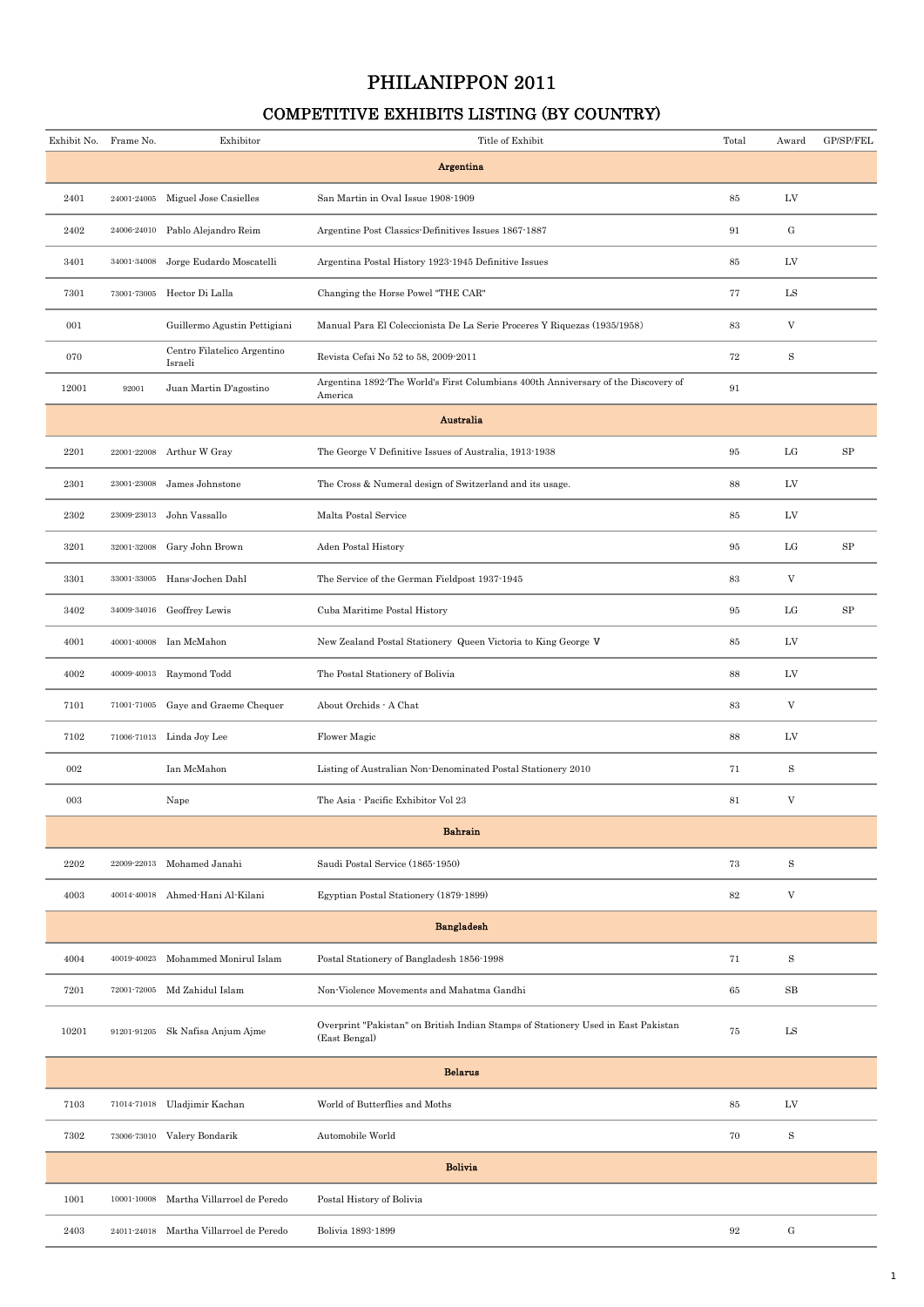| 004     |                   | Jose Antonio Barrientos Cefilco                    | Catalogo De Sellos De Bolivia "Cefilco"                                              |                   |                                   |            |
|---------|-------------------|----------------------------------------------------|--------------------------------------------------------------------------------------|-------------------|-----------------------------------|------------|
| 071     |                   | Jose Antonio Barrientos de<br>Ugarte               | Magazine - Philatelic Cefilco                                                        |                   |                                   |            |
| 072     |                   | Luis Enrique Dorada Vasquez                        | Philatelic World (Mundo Filatelico)                                                  | 65                | $_{\rm SB}$                       |            |
|         |                   |                                                    | <b>Brazil</b>                                                                        |                   |                                   |            |
| 1002    |                   | 10009-10016 Everaldo Santos                        | The Postal History of Brazil 1606-1877                                               |                   |                                   | GPHC       |
| 2404    | 24019-24026       | Antonio Perez Peixoto                              | The Postal use of Republican Issue Known as "Granny" Aspects and Details -1920-1941  | 85                | LV                                |            |
| 2405    | 24027-24031       | Noely Luiz Orsato                                  | Drafts, Essays, Test and Proofs of Brazilian Commemorative Stamps                    | 83                | $\ensuremath{\mathbf{V}}$         |            |
| 3202    | 32009-32013 Peter |                                                    | The Long Way to the Bull's Eyes                                                      | 91                | ${\bf G}$                         |            |
| 3403    | 34017-34024       | Rubem Porto Jr.                                    | Province of Rio De Janeiro Postal Service during the Brazilian Empire                | 90                | ${\rm G}$                         |            |
| 7104    | 71019-71023       | Carlos Henrique Menezes E Silva Microbes in action |                                                                                      | 73                | $\mathbf S$                       |            |
| 7202    | 72006-72010       | Ginaldo Silva                                      | Watercolour of Brazil: Essay of History and Culture (From Origins to 1889)           | 80                | V                                 |            |
| 7203    |                   | 72011-72018 Luiz Paulo Rodrigues Cunha             | Sun, Sea, Surf and Sand · The Discovery of the Beach                                 | 90                | $\mathbf{G}% _{t}\left( t\right)$ |            |
| 10101   |                   | 91101-91104 Debora Marchesan Cunha                 | Este curioso Mundo Animal                                                            | 72                | S                                 |            |
| $\,005$ |                   | Everaldo Santos                                    | Cartas, Correios E Filatelia na Historia Do Brasil                                   | 87                | LV                                |            |
| 006     |                   | Fabio Serra Flosi                                  | Centenary of Electric Telegraphs in Brazil                                           |                   |                                   |            |
| 007     |                   | Jose Mauricio Prado                                | Filacap Special: Beginner's Guide to Stamp Collections                               | 60                | $_{\rm B}$                        |            |
| 073     |                   | <b>FEFIBRA</b>                                     | The Brazilian Philately Magazine (No 11 to 14, 2009-2011)                            | 80                | V                                 |            |
| 074     |                   | Sociedad Filatelica Paulista                       | <b>Bulletin SPP</b>                                                                  | 65                | $_{\rm SB}$                       |            |
|         |                   |                                                    | Canada                                                                               |                   |                                   |            |
| 3203    | 32014-32018       | Ijaz A. Qureshi                                    | India: Obliterator Subtypes used in the Punjab and Sind: 1854-1865                   | $82\,$            | $\rm V$                           |            |
| 3302    |                   | 33006-33010 John Raymond Corbett                   | Numbered Scottish Postmarks 1844-1901                                                | 81                | V                                 |            |
| 3303    |                   | 33011-33015 Rodney William Paige                   | Great Britain, The Early Cancels                                                     | 88                | LV                                |            |
|         |                   |                                                    | China                                                                                |                   |                                   |            |
| 2203    | 22014-22021       | Jiangtao Sun                                       | China's Liberated Areas Issues (1930-1950)                                           | 95                | $_{\rm LG}$                       |            |
| 2204    | 22022-22029       | Shuqing Wu                                         | The First Set of Definitive Stamps of P.R. China (1949-1955)                         | 88                | LV                                |            |
| 3204    |                   | 32019-32023 Xiaodong Ma                            | The Study of Postage of People's Post in Six Liberation Areas of China               | 83                | $\mathbf V$                       |            |
| 4005    | 40024-40028       | Anhua Xue                                          | The Regular Stamped Postcard of China (1950-1970)                                    | $81\,$            | $\ensuremath{\mathbf{V}}$         |            |
| 7105    | 71024-71028       | Heming Gu                                          | "The Horse"- Straight From The Horse's Mouth                                         | 88                | LV                                | ${\rm SP}$ |
| 7106    | 71029-71033       | Jinhua Gu                                          | The Moon                                                                             | $82\,$            | V                                 |            |
| 7204    | 72019-72023       | Qingjiu Li                                         | Bank                                                                                 | $82\,$            | $\mathbf V$                       |            |
| 7205    | 72024-72031       | Zhigang Wang                                       | The Book $\cdot$ To be the most important heritage to mankind                        | $\boldsymbol{93}$ | ${\rm G}$                         |            |
| 7303    |                   | 73011-73015 Yisheng Luo                            | The Railway Lines that I know                                                        | 87                | LV                                |            |
| 9001    | 90001-90005       | Qiansheng Zhang                                    | Judicial Stamps of China                                                             | 83                | $\ensuremath{\mathbf{V}}$         |            |
| 10102   | $91105 - 91108$   | Jiaqi Wang                                         | New year's stamps of Japan (1936-1956)                                               | 85                | LV                                |            |
| 008     |                   | Jiangtao Sun                                       | Magnificent Collection of Stamps of the Chinese People's Revolution War Period Vol.1 | 70                | $\, {\bf S}$                      |            |
| 100     |                   | Chaoying Di                                        | The 2011 edition of The Postal Stationery Catalogue of New China                     | 71                | S                                 |            |
| 101     |                   | Lixin Rao                                          | Illustrated Handbook of Revenue Stamps in the People's Republic of China             | 75                | ${\rm LS}$                        |            |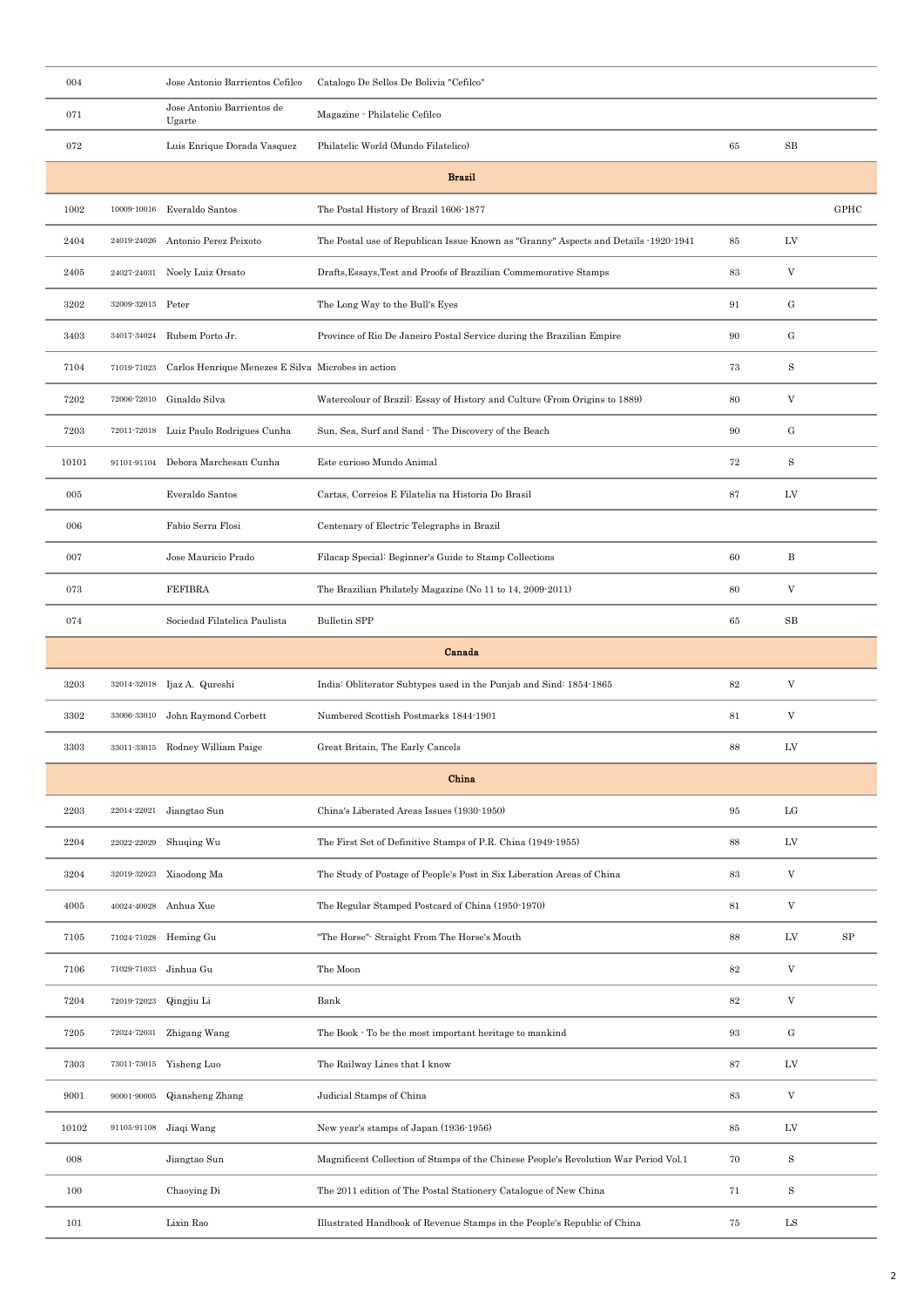|       |                   |                              | <b>Chinese Taipei</b>                                               |    |                         |                                          |
|-------|-------------------|------------------------------|---------------------------------------------------------------------|----|-------------------------|------------------------------------------|
| 2205  |                   | 22030-22034 Tzu-Mu Lin       | China:Coiling Dragon and Its Overprints 1897-1912                   | 90 | G                       |                                          |
| 3101  | 31001-31008 Kunio |                              | Postal History of Taiwan during the Japanese Occupation (1895-1945) | 90 | ${\bf G}$               |                                          |
| 3102  |                   | 31009-31016 Ying Ming Shen   | Japanese Post Office in Taiwan 1895-1945                            | 90 | ${\bf G}$               |                                          |
| 3205  | 32024-32028       | Wen-Lung Tsai                | The Postal History of Imperial China 1897-1911                      | 87 | LV                      |                                          |
| 7304  |                   | 73016-73020 Shih-Cheng Hsiao | Dentistry                                                           | 87 | LV                      |                                          |
| 7305  | 73021-73025       | Tsung-Chun Chien             | Miners and Minerals                                                 | 77 | LS                      |                                          |
| 009   |                   | Huei-Ching Ho                | China Postal Insured Letter Envelopes (1910-1949)                   | 83 | V                       |                                          |
| 010   |                   | Huei-Ching Ho                | 2009 Lecture Collection, The China Stamps Society, ROC Chapter      | 77 | LS                      |                                          |
| 011   |                   | Huei-Ching Ho                | Collectors' Philatelic Annual Report (2010), Volume 22              | 70 | $\,$ S                  |                                          |
|       |                   |                              | Colombia                                                            |    |                         |                                          |
| 2406  | 24032-24036       | Ricardo Botero               | Classic Colombia. The first Six issues (1859-1864)                  | 85 | LV                      |                                          |
| 2407  | 24037-24041       | Santiago Cruz                | Colombia-The Department of Antioquia 1886-1904                      | 91 | ${\bf G}$               |                                          |
| 3404  |                   | 34025-34029 Alfredo Frohlich | Republic of Colombia International Mail 1886-1899                   | 91 | ${\bf G}$               |                                          |
| 3405  | 34030-34034       | Jorge Enrique Arbelaez       | Colombia Prephilatelic Letters with Content                         | 67 | SB                      |                                          |
| 5001  |                   | 50001-50008 James C Johnson  | Colombia - Incoming Airmail 1922-1937                               | 80 | V                       |                                          |
|       |                   |                              | Congo                                                               |    |                         |                                          |
| 7306  | 73026-73030       | Francois Landu Ditona Odu    | Transport in General                                                |    |                         |                                          |
|       |                   |                              | <b>Costa Rica</b>                                                   |    |                         |                                          |
| 2408  | 24042-24046       | Rafael Pinto                 | Costa Rica Issues of 1945 to 1947                                   | 80 | V                       |                                          |
| 2409  |                   | 24047-24051 Abraham Gelber   | Costa Rica, The First Definitive Issue 1910                         | 80 | $\ensuremath{\text{V}}$ |                                          |
| 2410  |                   | 24052-24056 Alexander Romero | 1941 - Issues of University of Costa Rica Foundation                | 80 | V                       |                                          |
| 2411  |                   | 24057-24061 Billy Vainer     | Costa Rica Coco Island Issue 1936-1947                              | 82 | $\mathbf V$             |                                          |
| 2412  | 24062-24069       | Alvaro Castro Harrigan       | Costa Rica: The 1907 Issue                                          | 92 | ${\bf G}$               |                                          |
| 012   |                   | Alvaro Castro Harrigan       | Costa Rica Travelling Post Office                                   | 75 | LS                      |                                          |
|       |                   |                              | Cuba                                                                |    |                         |                                          |
| 7307  | 73031-73035       | Juan Emilio Martinez         | El Telefono                                                         | 73 | $\rm S$                 |                                          |
| 10202 | 91206-91208       | Eduardo Carlos Losa          | El paraiso de la fauna alada                                        | 77 | LS                      |                                          |
| 10301 | 91301-91303       | Gilbert Benitez              | La hazana de Colon                                                  | 78 | LS                      |                                          |
| 10302 | 91304-91306       | Pedro Morales                | Enteros Postales de Cuba                                            | 70 | $\rm S$                 |                                          |
| 10303 |                   | 91307-91309 Adrian Nazco     | Barco al agua, que el viento sople                                  | 79 | LS                      |                                          |
| 10304 |                   | 91310-91314 Adrian Fernandez | Marcas postales prefilatelicas de Cuba                              | 88 | LV                      | $SP + BEST$<br>YOUTH<br><b>EXHIBITOR</b> |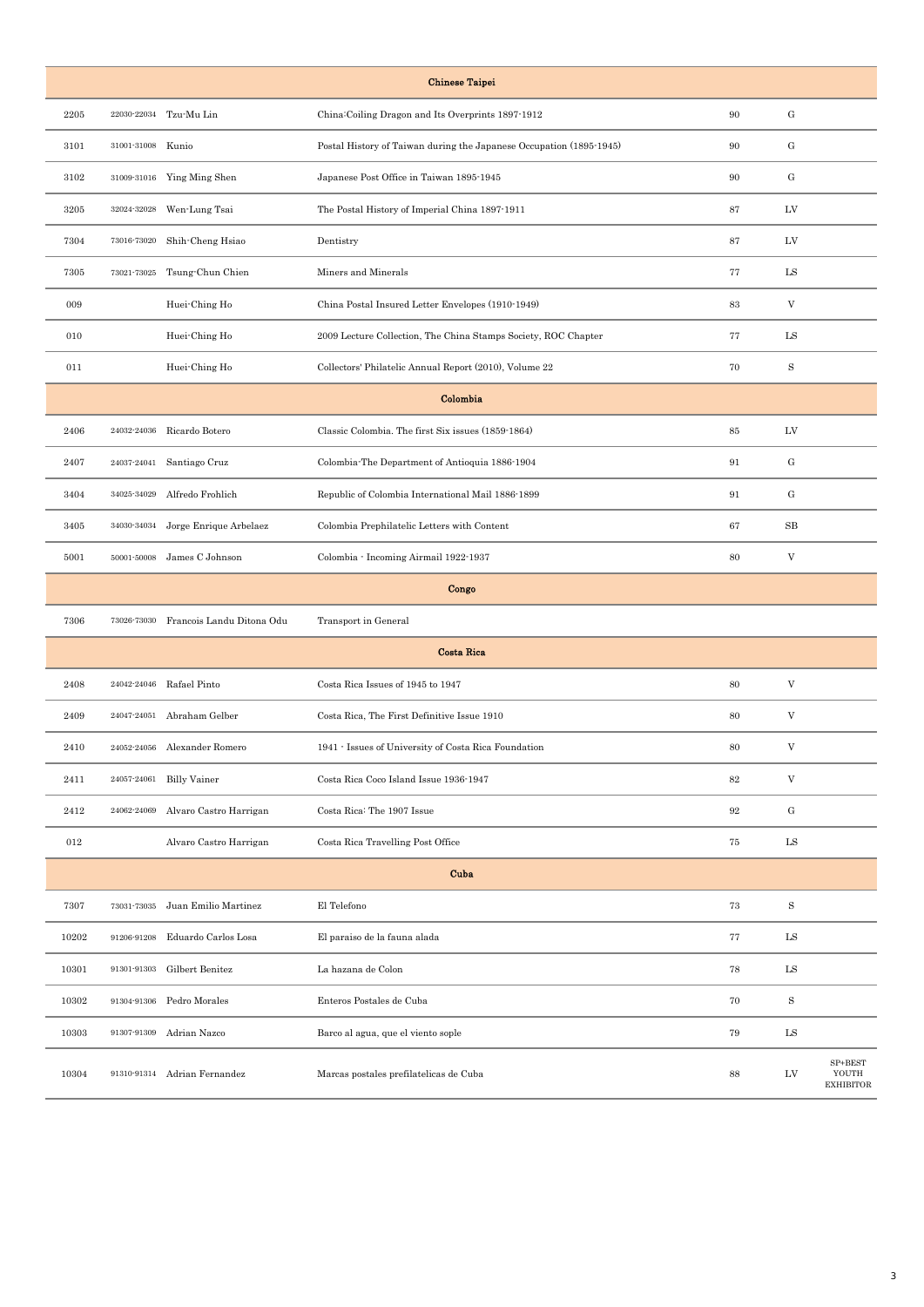|       |             |                                 | Cyprus                                                                                                                      |                   |                           |            |
|-------|-------------|---------------------------------|-----------------------------------------------------------------------------------------------------------------------------|-------------------|---------------------------|------------|
| 3304  | 33016-33023 | Stelios Theophilou              | Cyprus Civil Censorship 1914-1959                                                                                           | 83                | $\ensuremath{\mathbf{V}}$ |            |
| 7107  |             | 71034-71038 Anastasia Ioannou   | A World of Flowers                                                                                                          | 63                | $\, {\bf B}$              |            |
| 10103 |             | 91109-91111 Elpida Constantinou | Animal's Life on Earth on Maximum Cards                                                                                     | 60                | B                         |            |
| 10203 |             | 91209-91212 Ivi Solomou         | Preparatory proceedings of the organization of the Modern Olympic Games Our<br>presentation of the tracks and Fields events | 62                | $\, {\bf B}$              |            |
| 075   |             | Cyprus Philatelic Society       | Cyprus Philately Society                                                                                                    | 66                | $_{\rm SB}$               |            |
|       |             |                                 | <b>Czech Republic</b>                                                                                                       |                   |                           |            |
| 2303  |             | 23014-23018 Josef Neumann       | The First Postage Stamp                                                                                                     | $82\,$            | $\ensuremath{\mathbf{V}}$ |            |
| 10104 |             | 91112-91114 Antomin Mousl       | Great Britain 1814-1901                                                                                                     | 65                | $_{\rm SB}$               |            |
| 10105 |             | 91115-91118 Pavlina Ondrejkova  | National Nature Reserve Certoryje Floristic Conditions                                                                      | 72                | $\rm S$                   |            |
| 10106 |             | 91119-91120 Sara Soukupova      | The Best Composers of the Europe                                                                                            | 60                | $\, {\bf B}$              |            |
| 013   |             | Lubor Kunc                      | Postal History of WWI (CD Rom)                                                                                              |                   |                           |            |
| 12007 | 92007       | Lubor Kunc                      | Field Post System on Czechoslovak Territory Oct.1918 Feb.1919                                                               | $82\,$            |                           |            |
|       |             |                                 | <b>Denmark</b>                                                                                                              |                   |                           |            |
| 2304  | 23019-23023 | Jorgen Jensen                   | The 300th Anniversary of the Romanov Dynasty                                                                                | 70                | $\rm S$                   |            |
| 2305  |             | 23024-23031 Per Friis Mortensen | Slovenia 1919-1921                                                                                                          | 90                | ${\rm G}$                 |            |
| 2306  | 23032-23039 | Peter Wittsten                  | Sweden 1855-1877                                                                                                            | 91                | ${\rm G}$                 |            |
| 3206  | 32029-32033 | Bo Andersson                    | Suez-Aden-Bombay Sea Post Office 1868-1914                                                                                  | 88                | LV                        |            |
| 076   |             | Knud Mohr                       | Fakes Forgeries Experts (FFE Journal) 2010 Edition                                                                          | 87                | LV                        |            |
| 12008 | 92008       | Jorgen Kluge                    | Reduced Postage Germany- Denmark August 1st 1865 to March 31st 1879                                                         | 83                |                           |            |
| 12015 | 92015       | Lars Engelbrecht                | Denmark Postal Stationery Essays up to 1905                                                                                 | 94                |                           |            |
|       |             |                                 | <b>Ecuador</b>                                                                                                              |                   |                           |            |
| 2413  |             | 24070-24077 Hernan Olgieser     | Classic Ecuador                                                                                                             |                   |                           |            |
| 4006  |             | 40029-40033 Teddy Suarez        | Postal Stationery of Ecuador                                                                                                |                   |                           |            |
|       |             |                                 | Egypt                                                                                                                       |                   |                           |            |
| 2206  | 22035-22042 | Mahmoud Ramadan                 | Egypt: Celebrating the Kingdom 1922                                                                                         | 90                | ${\bf G}$                 |            |
| 3207  | 32034-32038 | Karim Darwaza                   | Ottoman Post-Syria                                                                                                          | 78                | ${\rm LS}$                |            |
| 3208  |             | 32039-32046 Lucien S. Toutounji | Egypt Hotel Mail 1891-1938                                                                                                  | 88                | ${\rm LV}$                | <b>FEL</b> |
| 3305  |             | 33024-33031 Hany Salam          | Egypt: Maritime Mail Routes, 19th Century                                                                                   | 90                | ${\rm G}$                 |            |
| 4007  | 40034-40038 | Khaled Mostafa                  | The Postal Stationery of Egypt 1865-1930                                                                                    | 86                | ${\rm LV}$                |            |
|       |             |                                 | <b>Finland</b>                                                                                                              |                   |                           |            |
| 3306  | 33032-33036 | Ari Muhonen                     | Finland, 1918                                                                                                               | 86                | LV                        |            |
| 4008  |             | 40039-40046 Kari Rahiala        | Finland, Postal Stationeries with Rings 1891                                                                                | $\boldsymbol{92}$ | ${\bf G}$                 | ${\rm SP}$ |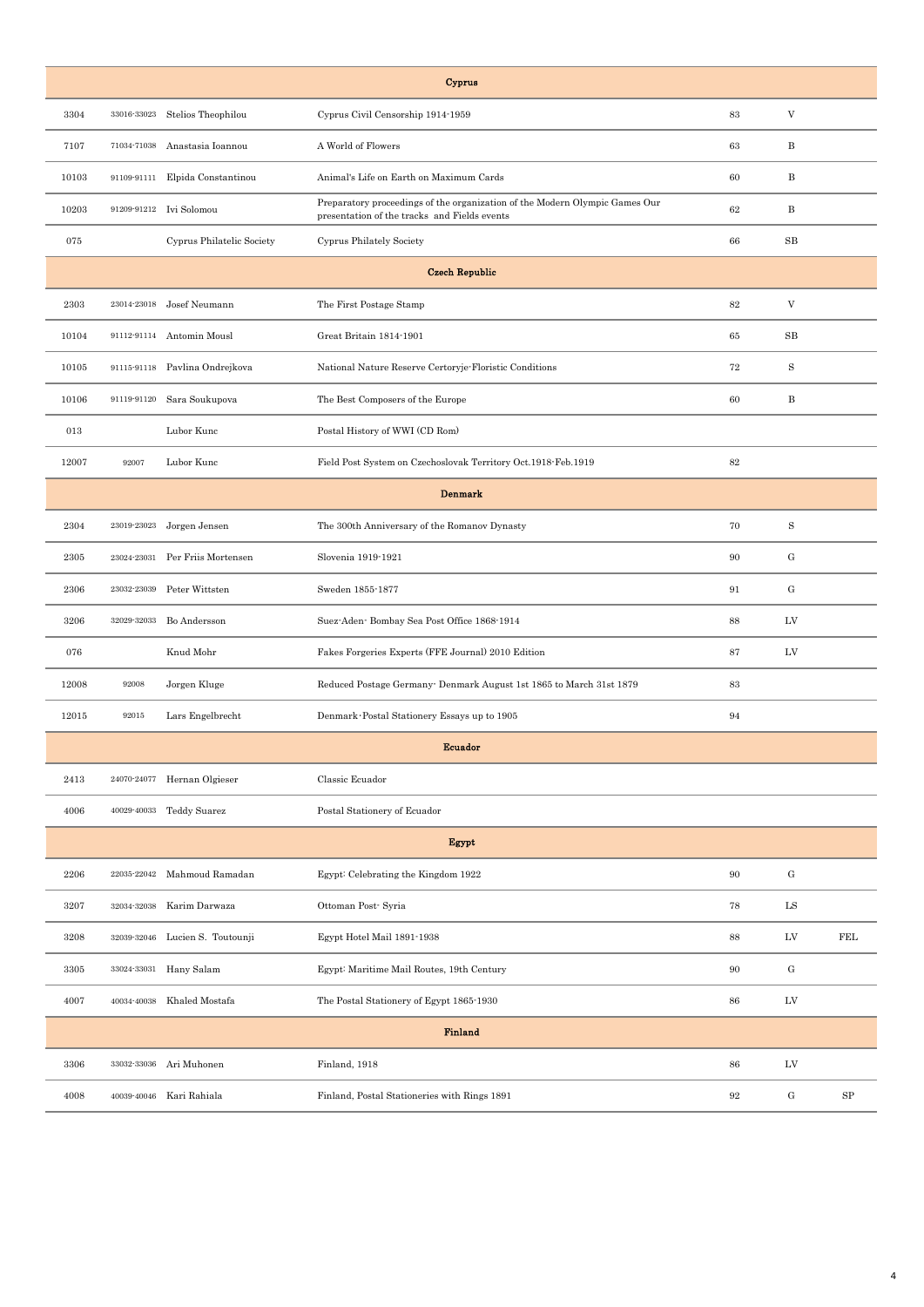|       |                       |                                 | <b>France</b>                                                                                    |        |                           |            |
|-------|-----------------------|---------------------------------|--------------------------------------------------------------------------------------------------|--------|---------------------------|------------|
| 2307  | 23040-23044           | Claude Desarmenien              | Le Type Pasteur: France et Pays Sous Mandat                                                      | 86     | LV                        |            |
| 3209  | 32047-32054           | Bernard Jutteau                 | The French Presence in India XVIII - XIX Century                                                 | 90     | G                         |            |
| 5002  |                       | 50009-50013 Marc Fouquet        | Air Services in the Great North                                                                  | 71     | $\mathbf S$               |            |
| 7308  | 73036-73040           | Bernadette Rouch                | Wood: An Inventory                                                                               | 80     | V                         |            |
| 8001  | 80001-80005           | Bouveret Bruno                  | Lighthouses and Seamarks in the world                                                            | 73     | S                         |            |
| 10107 | 91121-91123           | Clara Gandrez                   | Cat-like Savages                                                                                 | 85     | LV                        |            |
| 10204 | 91213-91215           | Julie De Abreu                  | The Fire                                                                                         | 70     | $\mathbf S$               |            |
| 10205 |                       | 91216-91219 Paul Raynaud        | With discovery agricultural world                                                                | 83     | $\mathbf V$               |            |
| 10305 | 91315-91318           | Anais Leveau                    | Our friends The Cats                                                                             | 67     | $_{\rm SB}$               |            |
| 10306 |                       | 91319-91321 Hynek Vignon        | With the wire of my blade                                                                        | 71     | $\mathbf S$               |            |
| 10307 | 91322-91325           | Lisa Gelebart                   | Let us make Knowledge With The Bird                                                              | 74     | $\rm S$                   |            |
| 102   |                       | Anny Boyard                     | Catalogue Des Cartes - Maximum De France 1901-2007                                               | 78     | LS                        |            |
|       |                       |                                 | <b>Hong Kong</b>                                                                                 |        |                           |            |
| 1003  | 10017-10024           | William Kwan                    | Stamps and Covers of East China 1942-1949                                                        |        |                           | GPHC       |
| 2207  | 22043-22050           | Cheong-Too Choi                 | The Dr.Sun Yat-Sen Issue Central Trust Print 16 Cents Overprints and Surcharges of<br>China 1942 | 87     | LV                        |            |
| 2208  | 22051-22055           | Chu Wing Yeu                    | Definitive Issues of Dr. Sun Yat Sen of China                                                    | 75     | LS                        |            |
| 2209  | 22056-22060           | Kwok Pui Mak                    | Regular Issues of Dr. Sun Stamps (Paicheng Print)                                                | 80     | V                         |            |
| 2210  | $22061\hbox{-} 22068$ | Tony To Wah Kwan                | Empress Dowager Jubilee and its Surcharged Issues                                                | 93     | G                         | FEL        |
| 3210  | 32055-32059           | Francis Au                      | China-America Mail                                                                               | 88     | LV                        |            |
| 3211  | $32060\!\cdot\!32067$ | Kin Chi Danny Wong              | Development of Postal Services in Tibet                                                          | $82\,$ | $\boldsymbol{\mathrm{V}}$ |            |
| 10308 | 91326-91330           | Alexander Leung                 | Great Britain Penny Red Plates 1858-1879                                                         | 83     | V                         |            |
|       |                       |                                 | Hungary                                                                                          |        |                           |            |
| 3307  |                       | 33037-33044 Denes Czirok        | Die Fahrpost in Ungarn 1750-1900 (The Coach-Mail in Hungary 1750-1900)                           | 87     | LV                        |            |
| 5003  | 50014-50018           | Zoltan Koleszar                 | Die Ungarische Flugpostgeschichte von Ungarn, Katapultpost 1929-1939                             | 81     | $\ensuremath{\mathbf{V}}$ |            |
| 103   |                       | Istva'n Lente                   | Hungarian Perfins-Catalogue                                                                      | 77     | ${\rm LS}$                |            |
| 104   |                       | Philatelia Hungarica LLC        | Catalogue of the Postage and Revenue Stamps of Hungary 2011                                      | 85     | LV                        |            |
|       |                       |                                 | <b>Iceland</b>                                                                                   |        |                           |            |
| 4009  | 40047-40054           | Eythorsson Sigtryggur Rosmar    | Icelandic Postal Stationary 1879-1920                                                            | 92     | $\mathbf G$               | ${\rm SP}$ |
| 077   |                       | Icelandic Philatelic Federation | The Stamp Magazine Vol.19-22                                                                     |        |                           |            |
|       |                       |                                 | India                                                                                            |        |                           |            |
| 2211  | 22069-22073           | Desai Dhananjay                 | India: Morvi state                                                                               | 71     | $\, {\bf S}$              |            |
| 2212  | 22074-22078           | Umesh Kakkeri                   | Portuguese India up to WW I (1914)                                                               |        |                           |            |
| 3212  | 32068-32075           | Kishor Chandak                  | Early Indian Cancellations 1852-1900                                                             | 87     | LV                        |            |
| 4010  | 40055-40059           | Meere Biswal                    | Postal Stationery of Gwalior                                                                     | 68     | $_{\rm SB}$               |            |
| 9002  | 90006-90013           | Anil Suri                       | Fiscals of Cochin                                                                                | 93     | $\mathbf{G}% _{0}$        | SP         |
| 10108 |                       | 91124-91127 Mrinal Mathur       | From Wheel to Car on Stamps                                                                      | 63     | B                         |            |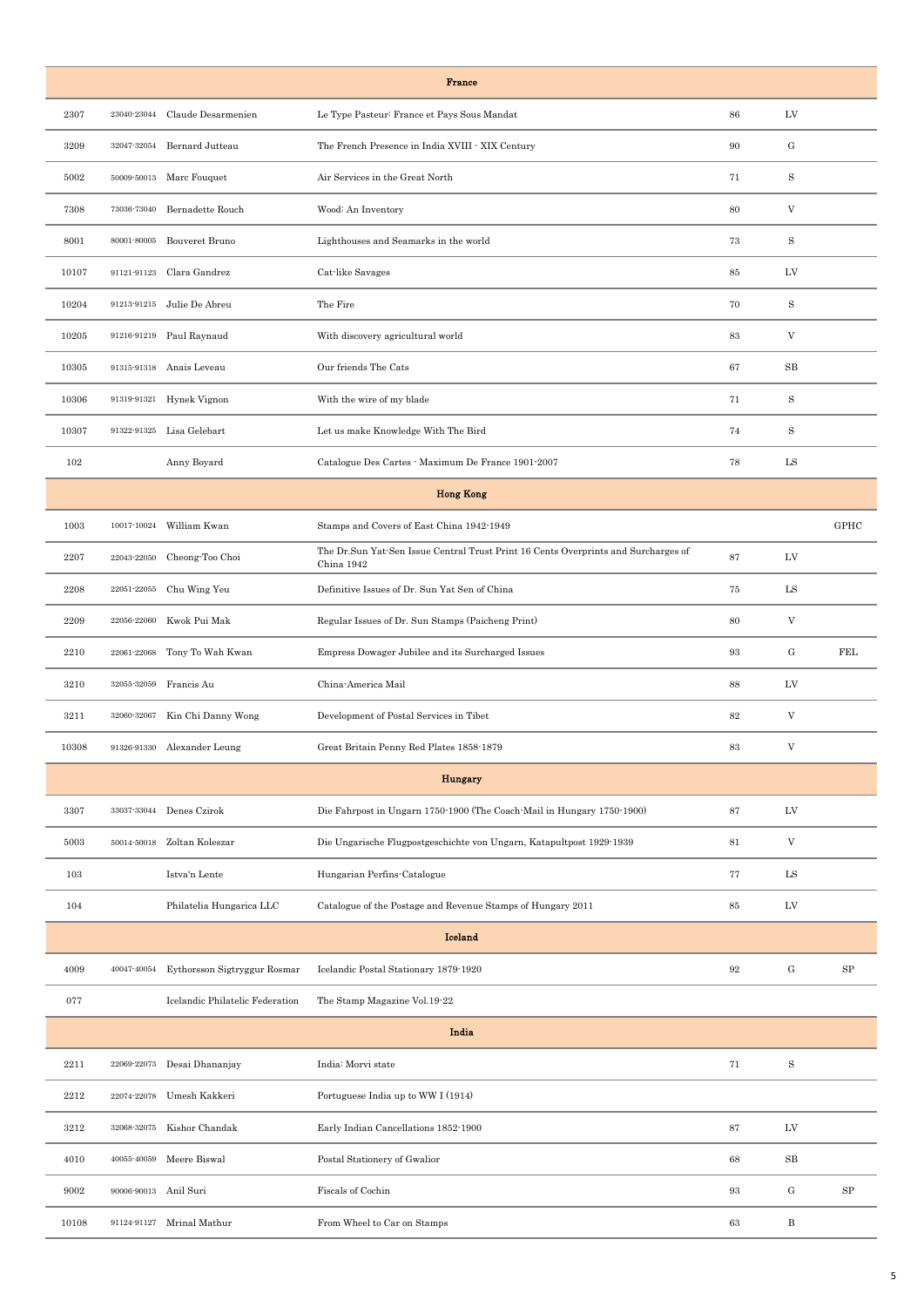| 078   |             | Madan Middha                                                      | Year Book of Indian Philately: 2009                                                                                    | 68       | $_{\rm SB}$                       |            |
|-------|-------------|-------------------------------------------------------------------|------------------------------------------------------------------------------------------------------------------------|----------|-----------------------------------|------------|
| 105   |             | Praful Thakkar                                                    | Collectors Guide to First Day Covers & Folders of India 1947-1964 Official & Private                                   | 63       | $\, {\bf B}$                      |            |
|       |             |                                                                   | Indonesia                                                                                                              |          |                                   |            |
| 2213  | 22079-22083 | Gunawan Edy                                                       | Revolution Period in Indonesia 1945-1949                                                                               | 78       | LS                                |            |
| 2214  |             | 22084-22091 Arjan H. Lalwani                                      | Netherlands Indies Classic Period                                                                                      | 92       | $\mathbf{G}% _{t}\left( t\right)$ |            |
| 2215  | 22092-22096 | Kho Goean Soey                                                    | Netherlands Indies 1912-1930                                                                                           | 78       | LS                                |            |
| 5004  | 50019-50023 | Tono Dwi Putranto                                                 | The Netherlands East Indies Inside Airmail up till 1942                                                                | 81       | V                                 |            |
| 7206  | 72032-72036 | Gita Noviandi                                                     | One World One Promise "The Scout Movement"                                                                             | 83       | $\ensuremath{\mathbf{V}}$         |            |
| 7309  | 73041-73045 | Clara Wijarsih                                                    | On the Move, from Ancient to Modern Transportation                                                                     | 70       | $\mathbf S$                       |            |
| 7310  | 73046-73050 | Rachmat Asaad Hamid                                               | Bridges around the World                                                                                               | 70       | S                                 |            |
| 10109 |             | 91128-91129 Fanny Hartono                                         | I'm Butterfly; The Beautiful Wings in Variety Habitat                                                                  |          |                                   |            |
|       |             |                                                                   | Iran                                                                                                                   |          |                                   |            |
| 2216  | 22097-22104 | Feridoun Novin Farahbakhsh                                        | Study of Early Lion issue, 1st and 2nd Portrait issue of Shah                                                          | 90       | $\mathbf{G}% _{t}\left( t\right)$ |            |
| 3213  | 32076-32080 | Massoud Novin Farahbakhsh                                         | The Postmarks of Iran (Persia)1875-1925                                                                                | 80       | V                                 |            |
|       |             |                                                                   | Israel                                                                                                                 |          |                                   |            |
| 3308  |             | 33045-33052 Hedy Faibel                                           | Mail Disinfection in Central and South Europe                                                                          | 88       | LV                                |            |
| 7108  |             | 71039-71046 Josef Charrach                                        | Minerals - Their Origin, Exploitation and Uses                                                                         | 92       | $\mathbf{G}% _{t}\left( t\right)$ |            |
| 7109  | 71047-71054 | Joshua Magier                                                     | Land Cultivation from the beginning of Agriculture to the Present Time                                                 | 97       | LG                                | ${\rm SP}$ |
| 10206 |             | 91220-91223 Michal Faibel                                         | Dinosaurs from Supremacy to Extinction                                                                                 | 65       | SB                                |            |
| 12009 | 92009       | Vladimir Berdichevskiy                                            | Using of the RSFSR Semi-Postal Stamps (Volga Famine Relief Issues 1921-1922) For The<br>Postal Correspondence Franking | 80       |                                   |            |
|       |             |                                                                   | <b>Italy</b>                                                                                                           |          |                                   |            |
| 014   |             | Franco Rigo                                                       | The Galley - Maritime postal history from the XIV to the XVII century                                                  | 80       | V                                 |            |
| 015   |             | Franco Rigo                                                       | Venice - The Places of Writing and of Mail. from the XII to the XVIII century                                          | 78       | $_{\rm LS}$                       |            |
| 016   |             |                                                                   | Mario Carloni & Vanna Cercena Storia Postale del Deodecaneso (Postal History of the Dodecanese)                        | 90       | $\mathbf{G}% _{t}\left( t\right)$ |            |
| 017   |             | Renato Dicati                                                     | Storia dell'Astronomia attraverso i francobolli                                                                        | $\!\!72$ | $\, {\bf S}$                      |            |
| 018   |             | Tommaso De Russis                                                 | "La Puglia Nella Filatelia" Vol. VII                                                                                   | 70       | S                                 |            |
| 019   |             | Unione Italiana Collezionisti<br>Olimpici e Sportivi (U.I.C.O.S.) | I Glochi Del Mediterraneo Les Jeux Mediterraneens 1951-2009                                                            | 70       | S                                 |            |
| 020   |             | Unione Italiana Collezionisti<br>Olimpici e Sportivi (U.I.C.O.S.) | Volleyphil World 1947-2010                                                                                             | 60       | $\, {\bf B}$                      |            |
| 021   |             | Vaccari S. R. L.                                                  | 211Days in Space Anatolin Berezovoy · The Diary Mail and History 13 May · 10<br>December 1982                          | 68       | $_{\rm SB}$                       |            |
| 022   |             | Vaccari S. R. L.                                                  | Sicily 1859 Comparative plates of stamps for the first time in colour                                                  | 85       | LV                                |            |
| 079   |             | Unione Italiana Collezionisti<br>Olimpici e Sportivi (U.I.C.O.S.) | Phila-Sport No 74-77, 2010-11                                                                                          | 74       | S                                 |            |
| 080   |             | Vincenzo Fardella de Quernfort                                    | Sicil-Post Magazine 2010-2011                                                                                          | 77       | ${\rm LS}$                        |            |
| 106   |             | Unione Italiana Collezionisti<br>Olimpici e Sportivi (U.I.C.O.S.) | Roma'60 I Vineitori Di Medaglie Olimpiche                                                                              | 62       | $\, {\bf B}$                      |            |
| 107   |             | Vaccari S. R. L.                                                  | Vaccari Catalogue 2011-2012                                                                                            | 87       | LV                                |            |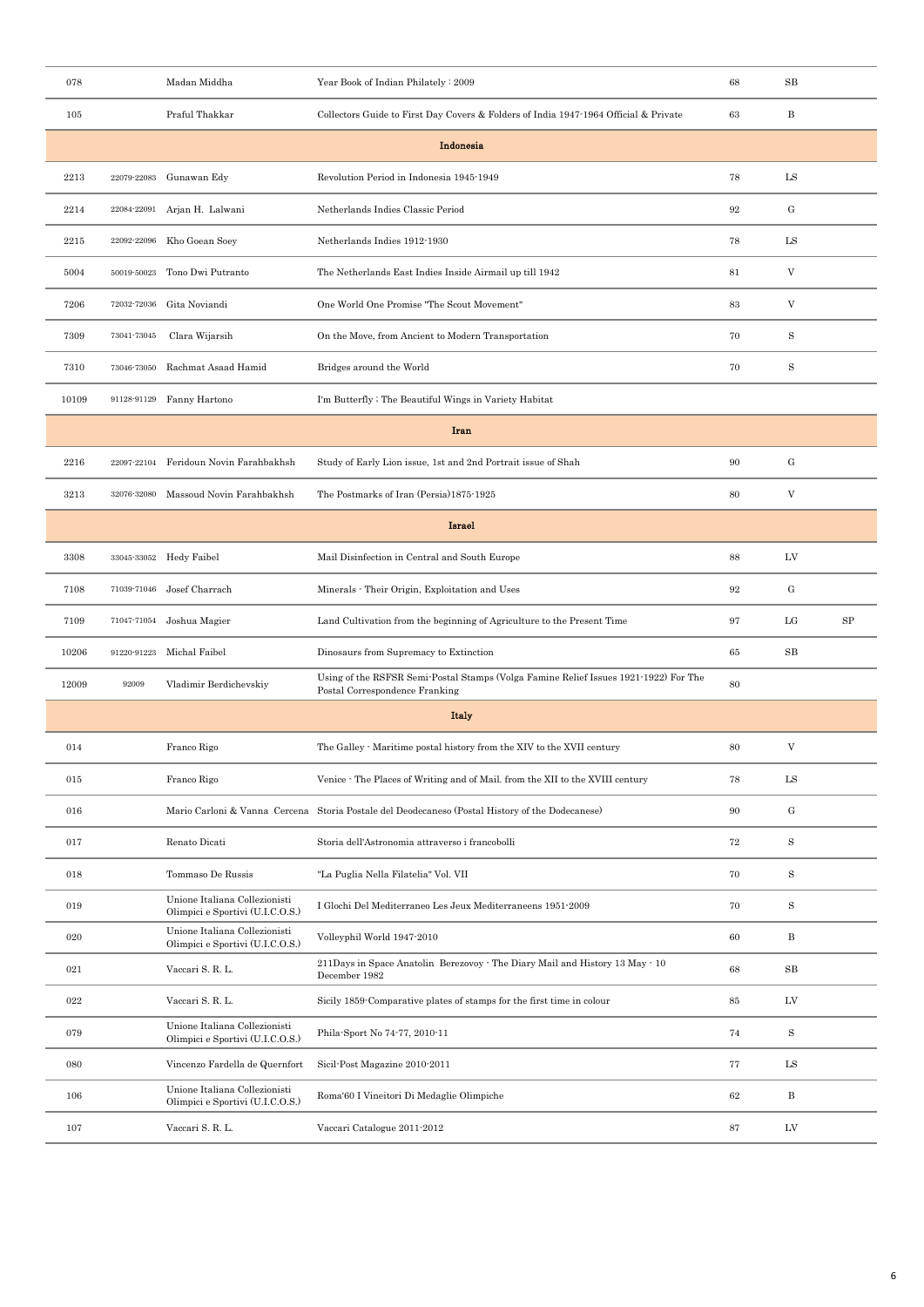|      |             |                                 | Japan                                                                                                                                   |        |                                   |                  |
|------|-------------|---------------------------------|-----------------------------------------------------------------------------------------------------------------------------------------|--------|-----------------------------------|------------------|
| 2101 | 21001-21008 | Katsumi Ota                     | Hand Engraved Stamps of Japan (1871-1876)                                                                                               | 92     | ${\rm G}$                         |                  |
| 2102 |             | 21009-21016 Shin-ichi Chiba     | Japan Etched Stamps 1871-1876                                                                                                           | 95     | LG                                |                  |
| 2103 |             | 21017-20024 Taiichi Sakashita   | Hand Engraved Stamps of Japan                                                                                                           | 88     | LV                                |                  |
| 2104 | 20025-21032 | Tetsukazu Suzuki                | Japan Hand-engraved Stamps 1871-1876                                                                                                    | 95     | LG                                | $_{\mathrm{SP}}$ |
| 2105 |             | 21033-21040 Yasushi Tejima      | Dragon Stamp Covers (1871-1884)                                                                                                         | 97     | LG                                | SP+GPN           |
| 2106 |             | 21041-21048 Yoshinobu Sobue     | Japan 1871~1876 Hand-Engraved Stamps                                                                                                    | 96     | LG                                | $_{\mathrm{SP}}$ |
| 2107 |             | 21049-21056 Ryoichi Inaba       | Japan The Old Koban Issue 1876-1879                                                                                                     | 95     | LG                                |                  |
| 2108 |             | 21057-21061 Ryoichi Kouno       | Japan Old Koban Series 1876-1879                                                                                                        | 90     | G                                 |                  |
| 2109 |             | 21062-21066 Yuji Tabata         | Japan Old Koban Series 1876-79                                                                                                          | 85     | LV                                |                  |
| 2110 |             | 21067-21071 Yukihiro Nagano     | Japan: 1876-79 - The Old Koban Series-                                                                                                  | 80     | $\mathbf V$                       |                  |
| 2111 | 21072-21076 | Osamu Asai                      | Japan: U-Koban Stamps                                                                                                                   | 84     | V                                 |                  |
| 2112 | 21077-21084 | Renichi Yamada                  | Japan Definitives 1883-1892 UPU and New Koban                                                                                           | 87     | LV                                | <b>FEL</b>       |
| 2113 |             | 21085-21092 Fumio Iida          | Japan Chrysanthemum Series 1899-1908                                                                                                    | 91     | $\mathbf{G}% _{t}\left( t\right)$ |                  |
| 2114 | 21093-21097 | Hisashi Mantani                 | The Chrysanthemum Series 1899~1908                                                                                                      | 83     | V                                 |                  |
| 2115 |             | 21098-21102 Kousuke Murayama    | Japan Chrysanthemum Series 1899-1910                                                                                                    | 83     | $\mathbf V$                       |                  |
| 2116 |             | 21103-21107 Yoshikazu Furuya    | Japan Definitives 1899-1908                                                                                                             | 91     | ${\bf G}$                         |                  |
| 2117 |             | 21108-21112 Yoshiyuki Teranaka  | Japan Chrysanthemum Series 1899-1907                                                                                                    | 77     | LS                                |                  |
| 2118 |             | 21113-21120 Yukihiro Nakagawa   | Japan Chrysanthemum Series                                                                                                              | 95     | LG                                |                  |
| 2119 | 21121-21128 | Masayoshi Nishimoto             | Taisho Series 1913-1938, Japan                                                                                                          | 83     | $\mathbf V$                       |                  |
| 2120 |             | 21129-21133 Tatsutoshi Kamakura | Japan Earthquake Emergency Issue 1923-1924                                                                                              | 86     | LV                                | FEL              |
| 2121 |             | 21134-21141 Yuji Yamada         | Tazawa Series -Unwatermarked White Paper Series & Watermarked Old Die Series-                                                           | 88     | LV                                |                  |
| 2122 |             | 21142-21146 Hiroaki Kodama      | Japan: General Nogi 2Sen Issue 1937-1947                                                                                                | 84     | $\ensuremath{\mathbf{V}}$         |                  |
| 2123 |             | 21147-21154 Kunihiro Hayashi    | Japan Showa Issues 1937-1946                                                                                                            | 90     | $\mathbf{G}% _{0}$                |                  |
| 2124 | 21155-21162 | Sumihide Itoh                   | Japan: Showa Series 1937-1946                                                                                                           | 85     | LV                                |                  |
| 2125 |             | 21163-21167 Tetsuya Yamashita   | Japan Showa Series 1937-1946                                                                                                            | 77     | ${\rm LS}$                        |                  |
| 2126 |             | 21168-21172 Touru Sai           | Japan: Showa Stamps 1937-1946                                                                                                           | 80     | V                                 |                  |
| 2127 |             | 21173-21177 Nobuhiro Sudani     | Japan Definitives; Vocational Series                                                                                                    | 78     | LS                                |                  |
| 2128 |             | 21178-21182 Haruna Yamaji       | Japan Definitive Stamps 1950-1965: Animal, Plant & National Treasure Series                                                             | 75     | $_{\rm LS}$                       |                  |
| 2129 | 21183-21187 | Toshio Akatsuka                 | Japan 1950-'51 Animal, Plant & National Treasure Series (1950-'65) The First<br>Unit(With"00") <issued:1950-'51></issued:1950-'51>      | 70     | S                                 |                  |
| 2130 |             | 21188-21192 Toshio Akatsuka     | Japan 1952-'59 Animal, Plant & National Treasure Series (1950-'65) The Second Unit<br>(Without"00") <issued:1952-'59></issued:1952-'59> | 67     | $_{\rm SB}$                       |                  |
| 2131 |             | 21193-21197 Hideaki Yajima      | Animal, Plant & National Treasure Series 2nd Unit Without "00" 1952-59                                                                  | 62     | В                                 |                  |
| 2132 | 21198-21205 | Satoshi Nishikawa               | Japan Commemorative Issues 1894-1944                                                                                                    | 90     | $\mathbf{G}% _{0}$                |                  |
| 2133 |             | 21206-21210 Katsuhisa Ueda      | Ryukyus 1945-52                                                                                                                         | 78     | ${\rm LS}$                        |                  |
| 2134 | 21211-21218 | Tsukasa Ishizawa                | Ryukyus 1945-52                                                                                                                         | 91     | $\mathbf{G}% _{0}$                |                  |
| 2135 | 21219-21223 | Toshiyuki Kobayashi             | Japanese Occupation Stamps of Malaya                                                                                                    | 74     | S                                 |                  |
| 2136 | 21224-21228 | Katuhiko Tozawa                 | The Security Markings on the Japanese Stamps                                                                                            | $81\,$ | V                                 |                  |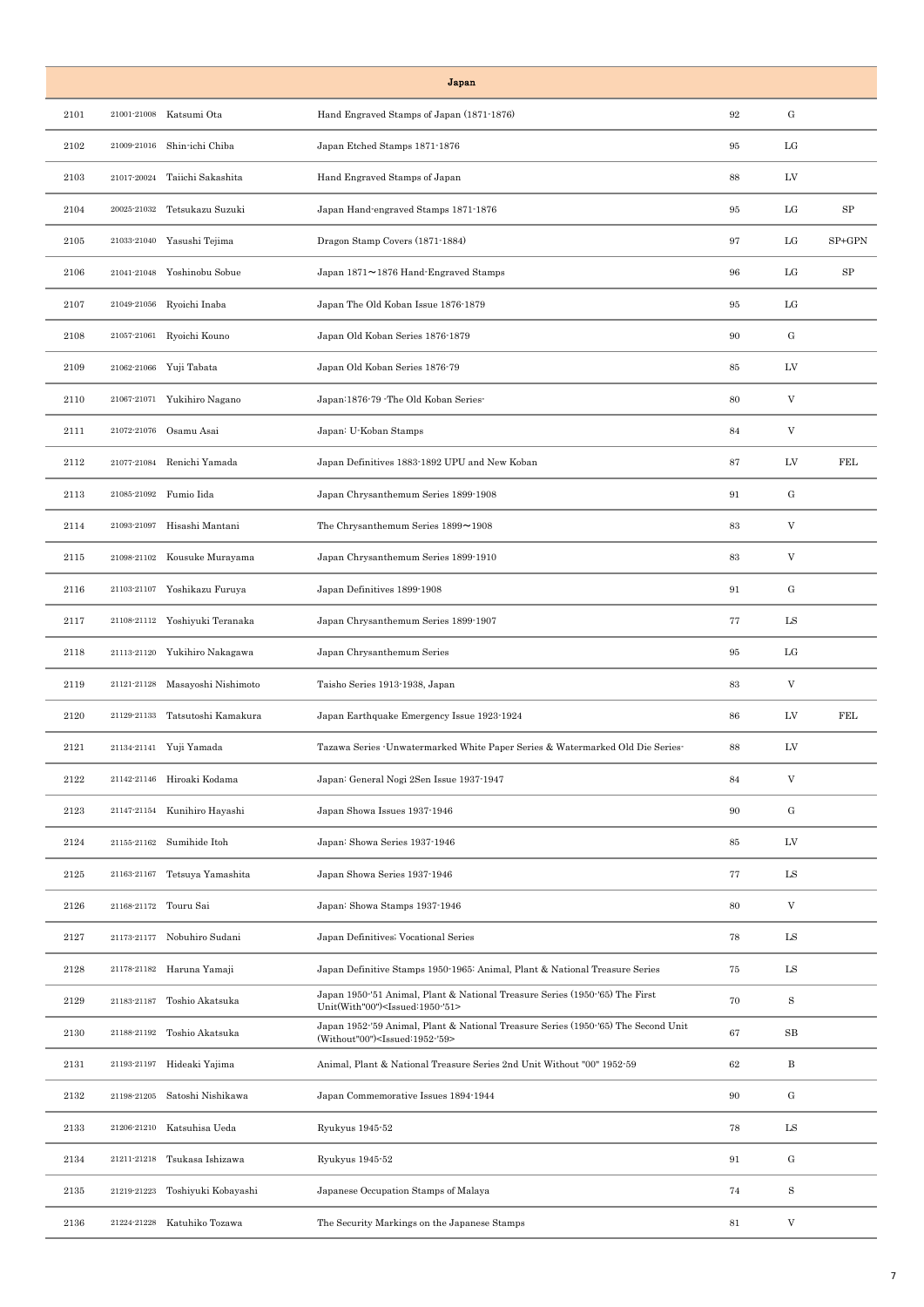| ${\rm G}$<br>2217<br>91<br>22105-22112 Hironobu Nagashima<br>Australia - Kangaroo and Map Design Postage Stamps -<br>78<br>$_{\rm LS}$<br>2218<br>22113-22117 Jun Kuyama<br>China-Dr. Sun Yat-Sen Issue, Central Trust Print<br>${\rm G}$<br>${\rm SP}$<br>Private Printing Period in Victoria<br>90<br>2219<br>22118-22125 Masayasu Nagai<br>LV<br>Taizo Maeda<br>Democratic People's Republic of Korea, The First Decade<br>2220<br>22126-22133<br>85<br>$_{\rm LS}$<br>2221<br>22134-22138<br>Tetsuo Kawasaki<br>China Dr. Sun Yat-Sen Issues Printed by the Dah Tung Book Co; Shanghai<br>78<br>Japanese Occupation Stamps of China<br>88<br>LV<br>2222<br>22139-22146 Yoshimasa Kojima<br>$\mathbf V$<br>2223<br>22147-22151 Zenta Iwasaki<br>Imperial Korea 1884-1905<br>83<br>${\rm LS}$<br>23045-23049<br>Hirotaka Araki<br>LITHUANIA Stamp of the Angel and the Vytis 1990-1993<br>75<br>2308<br>LV<br>23050-23054 Kanji Kobayashi<br>Swiss Definitive Stamps (1862-1907)<br>85<br>2309<br>Kazuhiko Enomoto<br>France: Type Pasteur<br>88<br>LV<br>2310<br>23055-23059<br>G<br>Kenichi Takaku<br>90<br>2311<br>23060-23067<br>Czechoslovakia Hradcany Issue 1918-1920<br>23068-23072 Takafumi Teramoto<br>Romania King Carol I Engraved & Typographed 1908~1918<br>87<br>LV<br>2312<br>Takashi Yoshida<br>German States before German Empire<br>87<br>LV<br>2313<br>23073-23077<br>LV<br>Romania "King Ferdinand I" Series 1920-1926<br>85<br>2314<br>23078-23082<br>Yuki Itabashi<br>LV<br>Akira Kobayashi<br>The Admiral Issue of Canada 1911~1925<br>$85\,$<br>2414<br>24078-24082<br>$\rm S$<br>Takahiro Sasaki<br>The United States, 1851-1869<br>73<br>2415<br>24083-24087<br>$\rm S$<br>U.S. Washington-Franklin Series, 1908-1922<br>72<br>2416<br>24088-24092<br>Takuya Togami<br>${\bf G}$<br>Yukihiro Takegami<br>92<br>2417<br>24093-24100<br>Mexico - 1856 First Hidalgo Issue<br>G<br>SP<br>91<br>3103<br>31017-31021 Akira Nishio<br>Postal History of Kobe District. Japan $(1860\sim)$<br>$\mathbf V$<br>31022-31026<br>Early Cancellation of "BIZEN·BICCYU·MIMASAKA" (OKAYAMA Prefecture)<br>81<br>3104<br>Gensei Ando<br>$_{\rm LS}$<br>Hiroaki Kodama<br>Japan: The General Nogi 2Sen Issue with Various Cancellation<br>77<br>3105<br>31027-31031<br>Postal History of the Japanese Military Mail 1894-1921<br>LV<br>3106<br>31032-31039 Junichi Tamaki<br>88<br>${\rm LS}$<br>3107<br>31040-31044 Kazuyoshi Yamanaka<br>The Early Postal Marks of Harima Province, Japan<br>75<br>Postal History of the Japanese Mail Delivered Preferentially and Quickly Rather than<br>88<br>LV<br>3108<br>31045-31052 Kenzaburo Ikeda<br>Ordinary Mail<br>${\rm LS}$<br>Kouichi Tange<br>The rise and fall of IMPERIAL JAPAN<br>76<br>3109<br>31053-31057<br>${\rm LS}$<br>Kunihiro Gyotoku<br>Delivery Certificate Mail in Japan (1892-1951)<br>75<br>3110<br>31058-31062<br>$\rm S$<br>Makoto Tatara<br>Early Roman Letter Date Postmarks of Japan (1875-1900)<br>74<br>3111<br>31063-31067<br>$_{\rm LS}$<br>Satoshi Komiyama<br>Mails between Japan and U.S.A. until 1941<br>77<br>3112<br>31068-31072<br>$\ensuremath{\mathbf{V}}$<br>Sumihide Itoh<br>$82\,$<br>3113<br>31073-31077<br>Foreign Mail in Nagasaki, Japan 1875-1905<br>$\rm S$<br>31078-31082<br>Tetsu Okamoto<br>Japanese Postal History of Official Compulsory Delivery for Lawsuit Documents<br>73<br>3114<br>88<br>Yasuhiro Muraoka<br>The British Post Office in Yokohama and Its Epoch<br>LV<br>3115<br>31083-31087<br>${\rm G}$<br>31088-31095 Yoshiyuki Yamazaki<br>Courier Mail and Opening of the Japan Post<br>92<br>3116<br>$_{\rm LG}$<br>${\rm SP}$<br>Akihiko Koiwa<br>95<br>3214<br>32081-32088<br>Indian Campaigns<br>$_{\rm LS}$<br>32089-32093 Hiromasa Iitsuka<br>Postal History of Manchuria<br>78<br>3215<br>Postal History in Korea - Japanese Post Offices in Korea and Foreign Postal Activities<br>${\rm G}$<br>$\boldsymbol{93}$<br>3216<br>32094-32101<br>Kazuyuki Inoue<br>1876~1910<br>$\mathbf{G}% _{t}\left( t\right)$<br>Mitsuhiro Ohba<br>The Opening of China 1745-1897<br>90<br>3217<br>32102-32109<br>${\bf G}$<br>32110-32117 Ryoichi Inaba<br>Postal History of Manchuria 1876-1945<br>92<br>3218 |  |  |  |  |
|--------------------------------------------------------------------------------------------------------------------------------------------------------------------------------------------------------------------------------------------------------------------------------------------------------------------------------------------------------------------------------------------------------------------------------------------------------------------------------------------------------------------------------------------------------------------------------------------------------------------------------------------------------------------------------------------------------------------------------------------------------------------------------------------------------------------------------------------------------------------------------------------------------------------------------------------------------------------------------------------------------------------------------------------------------------------------------------------------------------------------------------------------------------------------------------------------------------------------------------------------------------------------------------------------------------------------------------------------------------------------------------------------------------------------------------------------------------------------------------------------------------------------------------------------------------------------------------------------------------------------------------------------------------------------------------------------------------------------------------------------------------------------------------------------------------------------------------------------------------------------------------------------------------------------------------------------------------------------------------------------------------------------------------------------------------------------------------------------------------------------------------------------------------------------------------------------------------------------------------------------------------------------------------------------------------------------------------------------------------------------------------------------------------------------------------------------------------------------------------------------------------------------------------------------------------------------------------------------------------------------------------------------------------------------------------------------------------------------------------------------------------------------------------------------------------------------------------------------------------------------------------------------------------------------------------------------------------------------------------------------------------------------------------------------------------------------------------------------------------------------------------------------------------------------------------------------------------------------------------------------------------------------------------------------------------------------------------------------------------------------------------------------------------------------------------------------------------------------------------------------------------------------------------------------------------------------------------------------------------------------------------------------------------------------------------------------------------------------------------------------------------------------------------------------------------------------------------------------------------------------------------------------------------------------------------------------------------------------------------------------------------------------------------------------------------------------------------------------------------------------------------------------------------------------------------------------------------------------------|--|--|--|--|
|                                                                                                                                                                                                                                                                                                                                                                                                                                                                                                                                                                                                                                                                                                                                                                                                                                                                                                                                                                                                                                                                                                                                                                                                                                                                                                                                                                                                                                                                                                                                                                                                                                                                                                                                                                                                                                                                                                                                                                                                                                                                                                                                                                                                                                                                                                                                                                                                                                                                                                                                                                                                                                                                                                                                                                                                                                                                                                                                                                                                                                                                                                                                                                                                                                                                                                                                                                                                                                                                                                                                                                                                                                                                                                                                                                                                                                                                                                                                                                                                                                                                                                                                                                                                                                |  |  |  |  |
|                                                                                                                                                                                                                                                                                                                                                                                                                                                                                                                                                                                                                                                                                                                                                                                                                                                                                                                                                                                                                                                                                                                                                                                                                                                                                                                                                                                                                                                                                                                                                                                                                                                                                                                                                                                                                                                                                                                                                                                                                                                                                                                                                                                                                                                                                                                                                                                                                                                                                                                                                                                                                                                                                                                                                                                                                                                                                                                                                                                                                                                                                                                                                                                                                                                                                                                                                                                                                                                                                                                                                                                                                                                                                                                                                                                                                                                                                                                                                                                                                                                                                                                                                                                                                                |  |  |  |  |
|                                                                                                                                                                                                                                                                                                                                                                                                                                                                                                                                                                                                                                                                                                                                                                                                                                                                                                                                                                                                                                                                                                                                                                                                                                                                                                                                                                                                                                                                                                                                                                                                                                                                                                                                                                                                                                                                                                                                                                                                                                                                                                                                                                                                                                                                                                                                                                                                                                                                                                                                                                                                                                                                                                                                                                                                                                                                                                                                                                                                                                                                                                                                                                                                                                                                                                                                                                                                                                                                                                                                                                                                                                                                                                                                                                                                                                                                                                                                                                                                                                                                                                                                                                                                                                |  |  |  |  |
|                                                                                                                                                                                                                                                                                                                                                                                                                                                                                                                                                                                                                                                                                                                                                                                                                                                                                                                                                                                                                                                                                                                                                                                                                                                                                                                                                                                                                                                                                                                                                                                                                                                                                                                                                                                                                                                                                                                                                                                                                                                                                                                                                                                                                                                                                                                                                                                                                                                                                                                                                                                                                                                                                                                                                                                                                                                                                                                                                                                                                                                                                                                                                                                                                                                                                                                                                                                                                                                                                                                                                                                                                                                                                                                                                                                                                                                                                                                                                                                                                                                                                                                                                                                                                                |  |  |  |  |
|                                                                                                                                                                                                                                                                                                                                                                                                                                                                                                                                                                                                                                                                                                                                                                                                                                                                                                                                                                                                                                                                                                                                                                                                                                                                                                                                                                                                                                                                                                                                                                                                                                                                                                                                                                                                                                                                                                                                                                                                                                                                                                                                                                                                                                                                                                                                                                                                                                                                                                                                                                                                                                                                                                                                                                                                                                                                                                                                                                                                                                                                                                                                                                                                                                                                                                                                                                                                                                                                                                                                                                                                                                                                                                                                                                                                                                                                                                                                                                                                                                                                                                                                                                                                                                |  |  |  |  |
|                                                                                                                                                                                                                                                                                                                                                                                                                                                                                                                                                                                                                                                                                                                                                                                                                                                                                                                                                                                                                                                                                                                                                                                                                                                                                                                                                                                                                                                                                                                                                                                                                                                                                                                                                                                                                                                                                                                                                                                                                                                                                                                                                                                                                                                                                                                                                                                                                                                                                                                                                                                                                                                                                                                                                                                                                                                                                                                                                                                                                                                                                                                                                                                                                                                                                                                                                                                                                                                                                                                                                                                                                                                                                                                                                                                                                                                                                                                                                                                                                                                                                                                                                                                                                                |  |  |  |  |
|                                                                                                                                                                                                                                                                                                                                                                                                                                                                                                                                                                                                                                                                                                                                                                                                                                                                                                                                                                                                                                                                                                                                                                                                                                                                                                                                                                                                                                                                                                                                                                                                                                                                                                                                                                                                                                                                                                                                                                                                                                                                                                                                                                                                                                                                                                                                                                                                                                                                                                                                                                                                                                                                                                                                                                                                                                                                                                                                                                                                                                                                                                                                                                                                                                                                                                                                                                                                                                                                                                                                                                                                                                                                                                                                                                                                                                                                                                                                                                                                                                                                                                                                                                                                                                |  |  |  |  |
|                                                                                                                                                                                                                                                                                                                                                                                                                                                                                                                                                                                                                                                                                                                                                                                                                                                                                                                                                                                                                                                                                                                                                                                                                                                                                                                                                                                                                                                                                                                                                                                                                                                                                                                                                                                                                                                                                                                                                                                                                                                                                                                                                                                                                                                                                                                                                                                                                                                                                                                                                                                                                                                                                                                                                                                                                                                                                                                                                                                                                                                                                                                                                                                                                                                                                                                                                                                                                                                                                                                                                                                                                                                                                                                                                                                                                                                                                                                                                                                                                                                                                                                                                                                                                                |  |  |  |  |
|                                                                                                                                                                                                                                                                                                                                                                                                                                                                                                                                                                                                                                                                                                                                                                                                                                                                                                                                                                                                                                                                                                                                                                                                                                                                                                                                                                                                                                                                                                                                                                                                                                                                                                                                                                                                                                                                                                                                                                                                                                                                                                                                                                                                                                                                                                                                                                                                                                                                                                                                                                                                                                                                                                                                                                                                                                                                                                                                                                                                                                                                                                                                                                                                                                                                                                                                                                                                                                                                                                                                                                                                                                                                                                                                                                                                                                                                                                                                                                                                                                                                                                                                                                                                                                |  |  |  |  |
|                                                                                                                                                                                                                                                                                                                                                                                                                                                                                                                                                                                                                                                                                                                                                                                                                                                                                                                                                                                                                                                                                                                                                                                                                                                                                                                                                                                                                                                                                                                                                                                                                                                                                                                                                                                                                                                                                                                                                                                                                                                                                                                                                                                                                                                                                                                                                                                                                                                                                                                                                                                                                                                                                                                                                                                                                                                                                                                                                                                                                                                                                                                                                                                                                                                                                                                                                                                                                                                                                                                                                                                                                                                                                                                                                                                                                                                                                                                                                                                                                                                                                                                                                                                                                                |  |  |  |  |
|                                                                                                                                                                                                                                                                                                                                                                                                                                                                                                                                                                                                                                                                                                                                                                                                                                                                                                                                                                                                                                                                                                                                                                                                                                                                                                                                                                                                                                                                                                                                                                                                                                                                                                                                                                                                                                                                                                                                                                                                                                                                                                                                                                                                                                                                                                                                                                                                                                                                                                                                                                                                                                                                                                                                                                                                                                                                                                                                                                                                                                                                                                                                                                                                                                                                                                                                                                                                                                                                                                                                                                                                                                                                                                                                                                                                                                                                                                                                                                                                                                                                                                                                                                                                                                |  |  |  |  |
|                                                                                                                                                                                                                                                                                                                                                                                                                                                                                                                                                                                                                                                                                                                                                                                                                                                                                                                                                                                                                                                                                                                                                                                                                                                                                                                                                                                                                                                                                                                                                                                                                                                                                                                                                                                                                                                                                                                                                                                                                                                                                                                                                                                                                                                                                                                                                                                                                                                                                                                                                                                                                                                                                                                                                                                                                                                                                                                                                                                                                                                                                                                                                                                                                                                                                                                                                                                                                                                                                                                                                                                                                                                                                                                                                                                                                                                                                                                                                                                                                                                                                                                                                                                                                                |  |  |  |  |
|                                                                                                                                                                                                                                                                                                                                                                                                                                                                                                                                                                                                                                                                                                                                                                                                                                                                                                                                                                                                                                                                                                                                                                                                                                                                                                                                                                                                                                                                                                                                                                                                                                                                                                                                                                                                                                                                                                                                                                                                                                                                                                                                                                                                                                                                                                                                                                                                                                                                                                                                                                                                                                                                                                                                                                                                                                                                                                                                                                                                                                                                                                                                                                                                                                                                                                                                                                                                                                                                                                                                                                                                                                                                                                                                                                                                                                                                                                                                                                                                                                                                                                                                                                                                                                |  |  |  |  |
|                                                                                                                                                                                                                                                                                                                                                                                                                                                                                                                                                                                                                                                                                                                                                                                                                                                                                                                                                                                                                                                                                                                                                                                                                                                                                                                                                                                                                                                                                                                                                                                                                                                                                                                                                                                                                                                                                                                                                                                                                                                                                                                                                                                                                                                                                                                                                                                                                                                                                                                                                                                                                                                                                                                                                                                                                                                                                                                                                                                                                                                                                                                                                                                                                                                                                                                                                                                                                                                                                                                                                                                                                                                                                                                                                                                                                                                                                                                                                                                                                                                                                                                                                                                                                                |  |  |  |  |
|                                                                                                                                                                                                                                                                                                                                                                                                                                                                                                                                                                                                                                                                                                                                                                                                                                                                                                                                                                                                                                                                                                                                                                                                                                                                                                                                                                                                                                                                                                                                                                                                                                                                                                                                                                                                                                                                                                                                                                                                                                                                                                                                                                                                                                                                                                                                                                                                                                                                                                                                                                                                                                                                                                                                                                                                                                                                                                                                                                                                                                                                                                                                                                                                                                                                                                                                                                                                                                                                                                                                                                                                                                                                                                                                                                                                                                                                                                                                                                                                                                                                                                                                                                                                                                |  |  |  |  |
|                                                                                                                                                                                                                                                                                                                                                                                                                                                                                                                                                                                                                                                                                                                                                                                                                                                                                                                                                                                                                                                                                                                                                                                                                                                                                                                                                                                                                                                                                                                                                                                                                                                                                                                                                                                                                                                                                                                                                                                                                                                                                                                                                                                                                                                                                                                                                                                                                                                                                                                                                                                                                                                                                                                                                                                                                                                                                                                                                                                                                                                                                                                                                                                                                                                                                                                                                                                                                                                                                                                                                                                                                                                                                                                                                                                                                                                                                                                                                                                                                                                                                                                                                                                                                                |  |  |  |  |
|                                                                                                                                                                                                                                                                                                                                                                                                                                                                                                                                                                                                                                                                                                                                                                                                                                                                                                                                                                                                                                                                                                                                                                                                                                                                                                                                                                                                                                                                                                                                                                                                                                                                                                                                                                                                                                                                                                                                                                                                                                                                                                                                                                                                                                                                                                                                                                                                                                                                                                                                                                                                                                                                                                                                                                                                                                                                                                                                                                                                                                                                                                                                                                                                                                                                                                                                                                                                                                                                                                                                                                                                                                                                                                                                                                                                                                                                                                                                                                                                                                                                                                                                                                                                                                |  |  |  |  |
|                                                                                                                                                                                                                                                                                                                                                                                                                                                                                                                                                                                                                                                                                                                                                                                                                                                                                                                                                                                                                                                                                                                                                                                                                                                                                                                                                                                                                                                                                                                                                                                                                                                                                                                                                                                                                                                                                                                                                                                                                                                                                                                                                                                                                                                                                                                                                                                                                                                                                                                                                                                                                                                                                                                                                                                                                                                                                                                                                                                                                                                                                                                                                                                                                                                                                                                                                                                                                                                                                                                                                                                                                                                                                                                                                                                                                                                                                                                                                                                                                                                                                                                                                                                                                                |  |  |  |  |
|                                                                                                                                                                                                                                                                                                                                                                                                                                                                                                                                                                                                                                                                                                                                                                                                                                                                                                                                                                                                                                                                                                                                                                                                                                                                                                                                                                                                                                                                                                                                                                                                                                                                                                                                                                                                                                                                                                                                                                                                                                                                                                                                                                                                                                                                                                                                                                                                                                                                                                                                                                                                                                                                                                                                                                                                                                                                                                                                                                                                                                                                                                                                                                                                                                                                                                                                                                                                                                                                                                                                                                                                                                                                                                                                                                                                                                                                                                                                                                                                                                                                                                                                                                                                                                |  |  |  |  |
|                                                                                                                                                                                                                                                                                                                                                                                                                                                                                                                                                                                                                                                                                                                                                                                                                                                                                                                                                                                                                                                                                                                                                                                                                                                                                                                                                                                                                                                                                                                                                                                                                                                                                                                                                                                                                                                                                                                                                                                                                                                                                                                                                                                                                                                                                                                                                                                                                                                                                                                                                                                                                                                                                                                                                                                                                                                                                                                                                                                                                                                                                                                                                                                                                                                                                                                                                                                                                                                                                                                                                                                                                                                                                                                                                                                                                                                                                                                                                                                                                                                                                                                                                                                                                                |  |  |  |  |
|                                                                                                                                                                                                                                                                                                                                                                                                                                                                                                                                                                                                                                                                                                                                                                                                                                                                                                                                                                                                                                                                                                                                                                                                                                                                                                                                                                                                                                                                                                                                                                                                                                                                                                                                                                                                                                                                                                                                                                                                                                                                                                                                                                                                                                                                                                                                                                                                                                                                                                                                                                                                                                                                                                                                                                                                                                                                                                                                                                                                                                                                                                                                                                                                                                                                                                                                                                                                                                                                                                                                                                                                                                                                                                                                                                                                                                                                                                                                                                                                                                                                                                                                                                                                                                |  |  |  |  |
|                                                                                                                                                                                                                                                                                                                                                                                                                                                                                                                                                                                                                                                                                                                                                                                                                                                                                                                                                                                                                                                                                                                                                                                                                                                                                                                                                                                                                                                                                                                                                                                                                                                                                                                                                                                                                                                                                                                                                                                                                                                                                                                                                                                                                                                                                                                                                                                                                                                                                                                                                                                                                                                                                                                                                                                                                                                                                                                                                                                                                                                                                                                                                                                                                                                                                                                                                                                                                                                                                                                                                                                                                                                                                                                                                                                                                                                                                                                                                                                                                                                                                                                                                                                                                                |  |  |  |  |
|                                                                                                                                                                                                                                                                                                                                                                                                                                                                                                                                                                                                                                                                                                                                                                                                                                                                                                                                                                                                                                                                                                                                                                                                                                                                                                                                                                                                                                                                                                                                                                                                                                                                                                                                                                                                                                                                                                                                                                                                                                                                                                                                                                                                                                                                                                                                                                                                                                                                                                                                                                                                                                                                                                                                                                                                                                                                                                                                                                                                                                                                                                                                                                                                                                                                                                                                                                                                                                                                                                                                                                                                                                                                                                                                                                                                                                                                                                                                                                                                                                                                                                                                                                                                                                |  |  |  |  |
|                                                                                                                                                                                                                                                                                                                                                                                                                                                                                                                                                                                                                                                                                                                                                                                                                                                                                                                                                                                                                                                                                                                                                                                                                                                                                                                                                                                                                                                                                                                                                                                                                                                                                                                                                                                                                                                                                                                                                                                                                                                                                                                                                                                                                                                                                                                                                                                                                                                                                                                                                                                                                                                                                                                                                                                                                                                                                                                                                                                                                                                                                                                                                                                                                                                                                                                                                                                                                                                                                                                                                                                                                                                                                                                                                                                                                                                                                                                                                                                                                                                                                                                                                                                                                                |  |  |  |  |
|                                                                                                                                                                                                                                                                                                                                                                                                                                                                                                                                                                                                                                                                                                                                                                                                                                                                                                                                                                                                                                                                                                                                                                                                                                                                                                                                                                                                                                                                                                                                                                                                                                                                                                                                                                                                                                                                                                                                                                                                                                                                                                                                                                                                                                                                                                                                                                                                                                                                                                                                                                                                                                                                                                                                                                                                                                                                                                                                                                                                                                                                                                                                                                                                                                                                                                                                                                                                                                                                                                                                                                                                                                                                                                                                                                                                                                                                                                                                                                                                                                                                                                                                                                                                                                |  |  |  |  |
|                                                                                                                                                                                                                                                                                                                                                                                                                                                                                                                                                                                                                                                                                                                                                                                                                                                                                                                                                                                                                                                                                                                                                                                                                                                                                                                                                                                                                                                                                                                                                                                                                                                                                                                                                                                                                                                                                                                                                                                                                                                                                                                                                                                                                                                                                                                                                                                                                                                                                                                                                                                                                                                                                                                                                                                                                                                                                                                                                                                                                                                                                                                                                                                                                                                                                                                                                                                                                                                                                                                                                                                                                                                                                                                                                                                                                                                                                                                                                                                                                                                                                                                                                                                                                                |  |  |  |  |
|                                                                                                                                                                                                                                                                                                                                                                                                                                                                                                                                                                                                                                                                                                                                                                                                                                                                                                                                                                                                                                                                                                                                                                                                                                                                                                                                                                                                                                                                                                                                                                                                                                                                                                                                                                                                                                                                                                                                                                                                                                                                                                                                                                                                                                                                                                                                                                                                                                                                                                                                                                                                                                                                                                                                                                                                                                                                                                                                                                                                                                                                                                                                                                                                                                                                                                                                                                                                                                                                                                                                                                                                                                                                                                                                                                                                                                                                                                                                                                                                                                                                                                                                                                                                                                |  |  |  |  |
|                                                                                                                                                                                                                                                                                                                                                                                                                                                                                                                                                                                                                                                                                                                                                                                                                                                                                                                                                                                                                                                                                                                                                                                                                                                                                                                                                                                                                                                                                                                                                                                                                                                                                                                                                                                                                                                                                                                                                                                                                                                                                                                                                                                                                                                                                                                                                                                                                                                                                                                                                                                                                                                                                                                                                                                                                                                                                                                                                                                                                                                                                                                                                                                                                                                                                                                                                                                                                                                                                                                                                                                                                                                                                                                                                                                                                                                                                                                                                                                                                                                                                                                                                                                                                                |  |  |  |  |
|                                                                                                                                                                                                                                                                                                                                                                                                                                                                                                                                                                                                                                                                                                                                                                                                                                                                                                                                                                                                                                                                                                                                                                                                                                                                                                                                                                                                                                                                                                                                                                                                                                                                                                                                                                                                                                                                                                                                                                                                                                                                                                                                                                                                                                                                                                                                                                                                                                                                                                                                                                                                                                                                                                                                                                                                                                                                                                                                                                                                                                                                                                                                                                                                                                                                                                                                                                                                                                                                                                                                                                                                                                                                                                                                                                                                                                                                                                                                                                                                                                                                                                                                                                                                                                |  |  |  |  |
|                                                                                                                                                                                                                                                                                                                                                                                                                                                                                                                                                                                                                                                                                                                                                                                                                                                                                                                                                                                                                                                                                                                                                                                                                                                                                                                                                                                                                                                                                                                                                                                                                                                                                                                                                                                                                                                                                                                                                                                                                                                                                                                                                                                                                                                                                                                                                                                                                                                                                                                                                                                                                                                                                                                                                                                                                                                                                                                                                                                                                                                                                                                                                                                                                                                                                                                                                                                                                                                                                                                                                                                                                                                                                                                                                                                                                                                                                                                                                                                                                                                                                                                                                                                                                                |  |  |  |  |
|                                                                                                                                                                                                                                                                                                                                                                                                                                                                                                                                                                                                                                                                                                                                                                                                                                                                                                                                                                                                                                                                                                                                                                                                                                                                                                                                                                                                                                                                                                                                                                                                                                                                                                                                                                                                                                                                                                                                                                                                                                                                                                                                                                                                                                                                                                                                                                                                                                                                                                                                                                                                                                                                                                                                                                                                                                                                                                                                                                                                                                                                                                                                                                                                                                                                                                                                                                                                                                                                                                                                                                                                                                                                                                                                                                                                                                                                                                                                                                                                                                                                                                                                                                                                                                |  |  |  |  |
|                                                                                                                                                                                                                                                                                                                                                                                                                                                                                                                                                                                                                                                                                                                                                                                                                                                                                                                                                                                                                                                                                                                                                                                                                                                                                                                                                                                                                                                                                                                                                                                                                                                                                                                                                                                                                                                                                                                                                                                                                                                                                                                                                                                                                                                                                                                                                                                                                                                                                                                                                                                                                                                                                                                                                                                                                                                                                                                                                                                                                                                                                                                                                                                                                                                                                                                                                                                                                                                                                                                                                                                                                                                                                                                                                                                                                                                                                                                                                                                                                                                                                                                                                                                                                                |  |  |  |  |
|                                                                                                                                                                                                                                                                                                                                                                                                                                                                                                                                                                                                                                                                                                                                                                                                                                                                                                                                                                                                                                                                                                                                                                                                                                                                                                                                                                                                                                                                                                                                                                                                                                                                                                                                                                                                                                                                                                                                                                                                                                                                                                                                                                                                                                                                                                                                                                                                                                                                                                                                                                                                                                                                                                                                                                                                                                                                                                                                                                                                                                                                                                                                                                                                                                                                                                                                                                                                                                                                                                                                                                                                                                                                                                                                                                                                                                                                                                                                                                                                                                                                                                                                                                                                                                |  |  |  |  |
|                                                                                                                                                                                                                                                                                                                                                                                                                                                                                                                                                                                                                                                                                                                                                                                                                                                                                                                                                                                                                                                                                                                                                                                                                                                                                                                                                                                                                                                                                                                                                                                                                                                                                                                                                                                                                                                                                                                                                                                                                                                                                                                                                                                                                                                                                                                                                                                                                                                                                                                                                                                                                                                                                                                                                                                                                                                                                                                                                                                                                                                                                                                                                                                                                                                                                                                                                                                                                                                                                                                                                                                                                                                                                                                                                                                                                                                                                                                                                                                                                                                                                                                                                                                                                                |  |  |  |  |
|                                                                                                                                                                                                                                                                                                                                                                                                                                                                                                                                                                                                                                                                                                                                                                                                                                                                                                                                                                                                                                                                                                                                                                                                                                                                                                                                                                                                                                                                                                                                                                                                                                                                                                                                                                                                                                                                                                                                                                                                                                                                                                                                                                                                                                                                                                                                                                                                                                                                                                                                                                                                                                                                                                                                                                                                                                                                                                                                                                                                                                                                                                                                                                                                                                                                                                                                                                                                                                                                                                                                                                                                                                                                                                                                                                                                                                                                                                                                                                                                                                                                                                                                                                                                                                |  |  |  |  |
|                                                                                                                                                                                                                                                                                                                                                                                                                                                                                                                                                                                                                                                                                                                                                                                                                                                                                                                                                                                                                                                                                                                                                                                                                                                                                                                                                                                                                                                                                                                                                                                                                                                                                                                                                                                                                                                                                                                                                                                                                                                                                                                                                                                                                                                                                                                                                                                                                                                                                                                                                                                                                                                                                                                                                                                                                                                                                                                                                                                                                                                                                                                                                                                                                                                                                                                                                                                                                                                                                                                                                                                                                                                                                                                                                                                                                                                                                                                                                                                                                                                                                                                                                                                                                                |  |  |  |  |
|                                                                                                                                                                                                                                                                                                                                                                                                                                                                                                                                                                                                                                                                                                                                                                                                                                                                                                                                                                                                                                                                                                                                                                                                                                                                                                                                                                                                                                                                                                                                                                                                                                                                                                                                                                                                                                                                                                                                                                                                                                                                                                                                                                                                                                                                                                                                                                                                                                                                                                                                                                                                                                                                                                                                                                                                                                                                                                                                                                                                                                                                                                                                                                                                                                                                                                                                                                                                                                                                                                                                                                                                                                                                                                                                                                                                                                                                                                                                                                                                                                                                                                                                                                                                                                |  |  |  |  |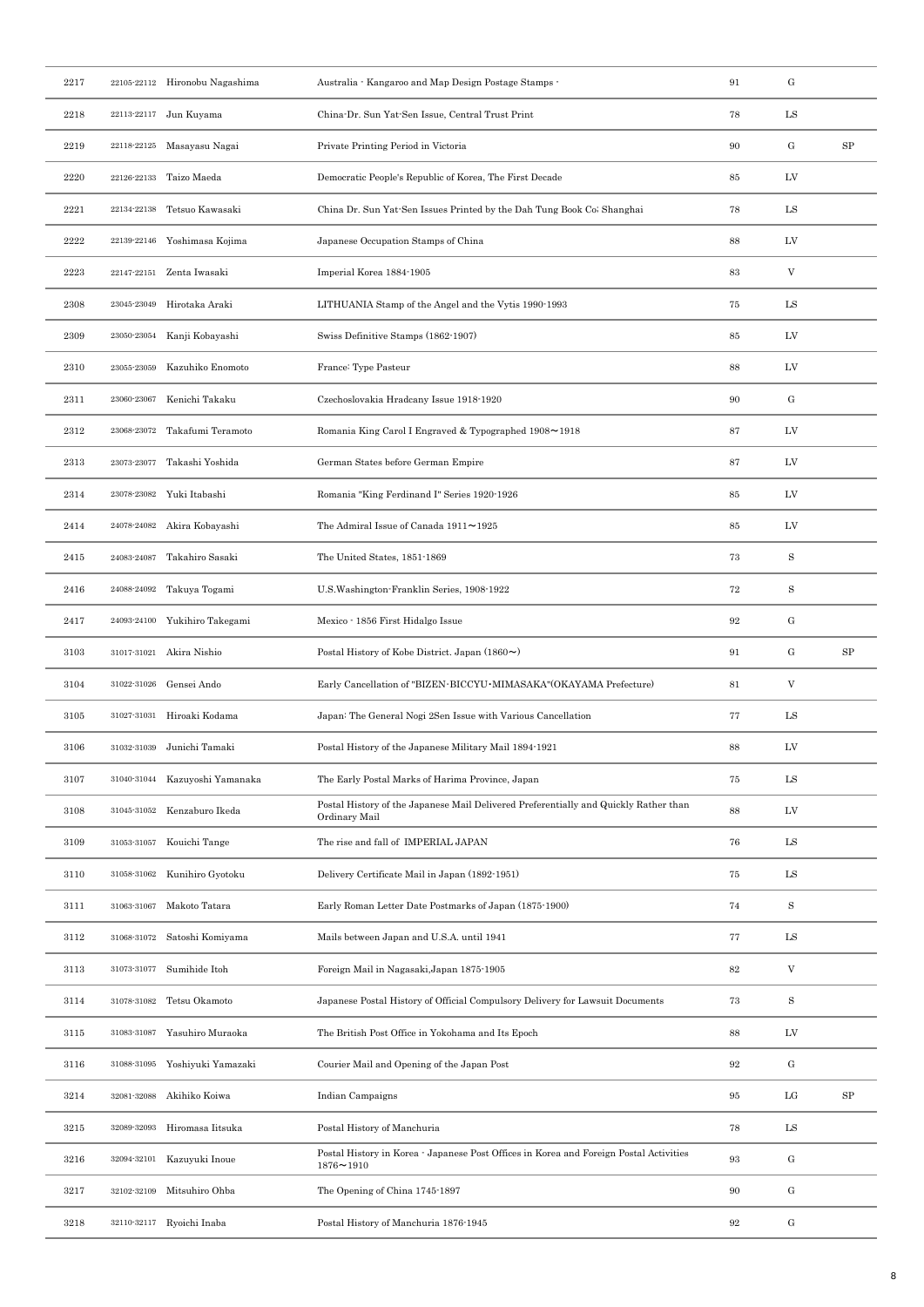| 3219 |             | 32118-32122 Takahiro Kato               | The postal history of Chinese occupation by Japan                                                     | 83     | $\ensuremath{\mathbf{V}}$ |            |
|------|-------------|-----------------------------------------|-------------------------------------------------------------------------------------------------------|--------|---------------------------|------------|
| 3220 |             | 32123-32130 Yasoichi Nakajima           | China: Sinkiang Postal History                                                                        | 87     | LV                        |            |
| 3309 |             | 33053-33057 Atsushi Hitomi              | SLOVENIA 1812-1928                                                                                    | 80     | $\mathbf V$               |            |
| 3310 | 33058-33062 | Fumihisa Ito                            | German Inflation 1922-1923                                                                            | 85     | LV                        |            |
| 3311 | 33063-33070 | Fumihisa Ito                            | Hungarian Inflation 1945-1946                                                                         | 85     | LV                        |            |
| 3312 | 33071-33075 | Hiroyuki Numazaki                       | Germany Inflation 1906-1923                                                                           | 78     | LS                        |            |
| 3313 | 33076-33083 | Yasuhiro Muraoka                        | International Mail Carried under the Anglo-French Postal Convention from 1843                         | 93     | ${\bf G}$                 | SP         |
| 3406 |             | 34035-34042 Fumiaki Wada                | Post Office Forms, Including Envelopes Created for Conducting Registered Mail<br>Process, $1842 \sim$ | 75     | LS                        |            |
| 4011 | 40060-40067 | Gensei Ando                             | The Japanese Foreign Mail Postcards                                                                   | 86     | LV                        |            |
| 4012 | 40068-40075 | Kazuo Fukui                             | Postal Card of CHINA 1897-1912                                                                        | 86     | ${\rm LV}$                |            |
| 4013 | 40076-40080 | Satoshi Komiyama                        | Koban Post Cards                                                                                      | 80     | $\ensuremath{\mathbf{V}}$ |            |
| 5005 |             | 50024-50028 Kenichi Tatsukawa           | Airmails carried by Graf Zeppelin                                                                     | 80     | V                         |            |
| 7207 |             | 72037-72041 Kiyoshi Emura               | The History of Painters' Portraits                                                                    | $82\,$ | $\mathbf V$               |            |
| 7208 | 72042-72046 | Ryoji Murayama                          | Great Work of CZESLAW SLANIA                                                                          | 75     | ${\rm LS}$                |            |
| 7209 |             | 72047-72051 Takao Nishiumi              | The History of Cartography - Explorers and Mapmakers-                                                 | 80     | $\rm{V}$                  |            |
| 7210 | 72052-72056 | Yoshiki Amuro                           | A History of Medicine                                                                                 | 76     | LS                        |            |
| 7211 |             | 72057-72064 Yosuke Naito                | Japan and the 15 years War 1931-45                                                                    | 90     | ${\bf G}$                 |            |
| 7212 |             | 72065-72072 Yukio Onuma                 | L.v.Beethoven - His Life in a Historical Context and His Legacy-                                      | 90     | ${\bf G}$                 |            |
| 7311 |             | 73051-73058 Akinori Katsui              | The Life of A.G.Bell and What He Left                                                                 | 86     | LV                        |            |
| 7312 | 73059-73063 | Hideo Ohsawa                            | The Blind                                                                                             | 75     | ${\rm LS}$                |            |
| 7313 | 73064-73068 | Shoetsu Miura                           | ATOM: its discovery and application                                                                   | 71     | $\mathbf S$               |            |
| 7314 |             | 73069-73073 Yuichi Enosawa              | Urban Public Transport -Its Role and Development-                                                     | 75     | LS                        |            |
| 023  |             | Hideo Kosogabe                          | Tosa Local Stamps called "MURAOKURI KITTE"                                                            | 87     | LV                        |            |
| 024  |             | Hideo Ohsawa                            | Visual Impairment                                                                                     | 70     | $\mathbf S$               |            |
| 025  |             | Hiroyuki Innami                         | WW2 on Stamps                                                                                         | 65     | SB                        |            |
| 026  |             | Japan Philatelic Society,<br>Foundation | Military Mail                                                                                         | $81\,$ | V                         |            |
| 027  |             | Japan Philatelic Society,<br>Foundation | Handbook of Japanese Postmarks 2008 Edition                                                           | $82\,$ | V                         |            |
| 028  |             | Jun Ichi Matsumoto                      | A History of the Studies on the "Degron-Kun Covers" of the Franco - Japanese Mixed<br>Franked Covers  | 85     | LV                        |            |
| 029  |             | Jun Ichi Matsumoto                      | The French Post Office of Yokohama                                                                    | 91     | ${\rm G}$                 | ${\rm SP}$ |
| 030  |             | Narumi Co.,                             | The Koban Issues "Postal Due Cover"                                                                   | 80     | V                         |            |
| 031  |             | Narumi Co.,                             | Opening of the Japan Post                                                                             | 78     | ${\rm LS}$                |            |
| 032  |             | Tadayoshi Matsushima                    | Early Post Mark of Shizuoka Prefecture                                                                | 80     | V                         |            |
| 033  |             | Yoshimasa Kojima                        | Japanese Occupation Stamps of China, Collection and Comments                                          | 80     | V                         |            |
| 034  |             | Yoshiyuki Yamazaki                      | Encyclopedia of Japanese Cancellations                                                                | 88     | LV                        |            |
| 035  |             | Yoshiyuki Yamazaki                      | Postal Rate of Japan 1871-2010                                                                        | 85     | LV                        |            |
| 081  |             | Japan Philatelic Society,<br>Foundation | "Yushu" Bound Volume for 2010                                                                         | 73     | $\mathbf S$               |            |
| 082  |             | Japan Philatelic Society,<br>Foundation | "The Philatelic Studies" Bound Volume for 2010                                                        | 78     | $_{\rm LS}$               |            |
|      |             |                                         |                                                                                                       |        |                           |            |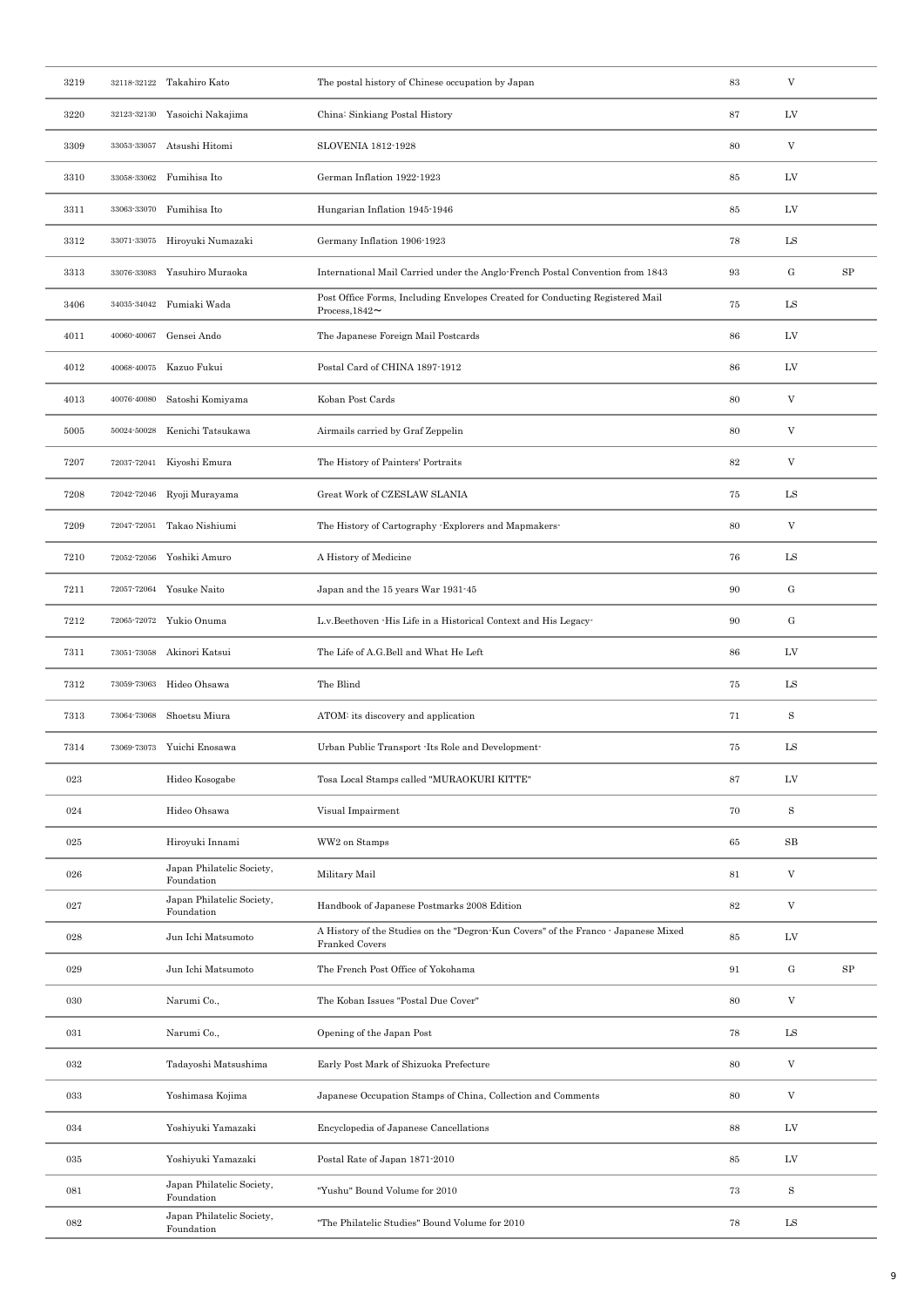| 083   |                      | Norio Takano                            | The Tebori Kitte Kenkyu 2009-2010                                                                                     | 80                | $\mathbf V$               |         |
|-------|----------------------|-----------------------------------------|-----------------------------------------------------------------------------------------------------------------------|-------------------|---------------------------|---------|
| 084   |                      | Takashi Yoshida                         | Stampedia Philatelic Journal                                                                                          | $82\,$            | $\mathbf V$               |         |
| 108   |                      | Japan Philatelic Society,<br>Foundation | Sakura Catalogue of Japanese Stamps 2012                                                                              | 75                | ${\rm LS}$                |         |
| 109   |                      | Japan Philatelic Society,<br>Foundation | Japanese Stamps Specialized Catalogue Vol.1(2011-12), Vol.2(2010-11)                                                  | 85                | LV                        |         |
| 12010 | 92010                | Makoto Tatara                           | Early Postmarks in Shimizu, Ihara District                                                                            | 72                |                           |         |
| 12011 | 92011                | Michio Ohi                              | The air mail for Japan from Ryukyus 1948-58                                                                           | 66                |                           |         |
| 12019 | 92019                | Koichi Furuya                           | Hand Etched Revenue Stamp First Issue 1873                                                                            |                   |                           |         |
|       |                      |                                         | Kuwait                                                                                                                |                   |                           |         |
| 2224  | 22152-22159          | Waleed N. A. M. Al-Saif                 | Kuwait Post Office 1915-1961                                                                                          | 80                | V                         |         |
| 3221  | $32131 - 32138$      | Khaled A. Abdul Mughni                  | Kuwait Postal History - Indian Era                                                                                    | 85                | LV                        |         |
| 12002 | 92002                | Khaled W. N. Al-Saif                    | Kuwait First Issue 1958-1959                                                                                          | 72                |                           |         |
|       |                      |                                         | Latvia                                                                                                                |                   |                           |         |
| 2315  | 23083-23090          | Raimonds Jonitis                        | Latvia                                                                                                                | 86                | LV                        |         |
| 3314  | 33084-33091          | Kenins Arvis                            | Along the Roads of Latvian Soldiers 1914-1945                                                                         | 88                | LV                        |         |
|       |                      |                                         | Liechtenstein                                                                                                         |                   |                           |         |
| 2316  | 23091-23095 Jan Huys |                                         | Belgium: The First Three Stamps of Belgium 1849: The "Epaulettes", The 40c<br>"Medallions" of 1849-61, No 1,2,5,8,12A | 97                | $_{\rm LG}$               | SP+GPIC |
|       |                      |                                         | Macau                                                                                                                 |                   |                           |         |
| 4014  | 40081-40085          | Manuel Jose da Rosa                     | Macau Postal Stationery - Postal Cards 1885-1914                                                                      | 80                | $\boldsymbol{\mathrm{V}}$ |         |
| 12003 | 92003                | Manuel Rosa da Rosa                     | 1898 Vasco Da Gama Issue                                                                                              | 78                |                           |         |
|       |                      |                                         | <b>Malaysia</b>                                                                                                       |                   |                           |         |
| 2225  | 22160-22164          | Chee Hui Tan                            | Malaya: Sultan Ibrahim's Johore-The Middle Period                                                                     | 81                | $\ensuremath{\mathbf{V}}$ |         |
| 2226  | 22165-22169          | Harshad Rai Seth                        | The Malayan State of Negri Sembilan 1891-1960s                                                                        | 75                | ${\rm LS}$                |         |
| 3222  |                      | 32139-32143 Chee Yoong Kok              | Johor, Malaya - The Development of Post Offices During the Era of Sultan Ibrahim                                      | 79                | ${\rm LS}$                |         |
| 3223  | 32144-32151          | Kuee Hong Ong                           | Kedah, Malay Peninsular State: The Postal History From 1887 till 1940s                                                | 86                | LV                        |         |
| 7110  | 71055-71059          | Chin Heong Tan                          | Orchids                                                                                                               | 81                | $\ensuremath{\mathbf{V}}$ |         |
| 7213  | 72073-72077          | Sohore Anuar Bashah                     | Mosque                                                                                                                | 71                | $\rm S$                   |         |
| 10207 | 91224-91226          | Chaw Hui Tan                            | Malaya: Penang                                                                                                        | 70                | $\mathbf S$               |         |
| 10208 | 91227-91229          | Muhammad Azharuddin Md<br>Azmi          | 1 Malaysia                                                                                                            | 63                | $\, {\bf B}$              |         |
| 10309 | 91331-91334          | Nurnabilah Ahmad                        | Transportation in Life                                                                                                | 62                | $\, {\bf B}$              |         |
|       |                      |                                         | <b>Malta</b>                                                                                                          |                   |                           |         |
| 3315  | 33092-33099          | Alfred Bonnici                          | Mail by "Messageries Imperiales" to & via Malta(1853-1866)                                                            | $\boldsymbol{92}$ | ${\bf G}$                 |         |
| 085   |                      | Alfred Bonnici                          | Malta Philatelic Society Journal                                                                                      | 70                | $\, {\bf S}$              |         |
| 110   |                      | Joseph Buttigieg                        | The JB Catalogue of Malta Stamps and Postal History 2010 Edition                                                      | 65                | $_{\rm SB}$               |         |
|       |                      |                                         | Mongolia                                                                                                              |                   |                           |         |
| 3224  | 32152-32159          | Chuluundorj Enkhbat                     | Postal History of Mongolia (1848-1937)                                                                                | 86                | LV                        |         |
| 7111  | 71060-71064          | Ganbat Dejid                            | The Camel                                                                                                             | 67                | $_{\rm SB}$               |         |
| 7214  | 72078-72082          | Sodoo Chadraabal                        | Genghis Khan                                                                                                          | 64                | $_{\rm SB}$               |         |
|       |                      |                                         |                                                                                                                       |                   |                           |         |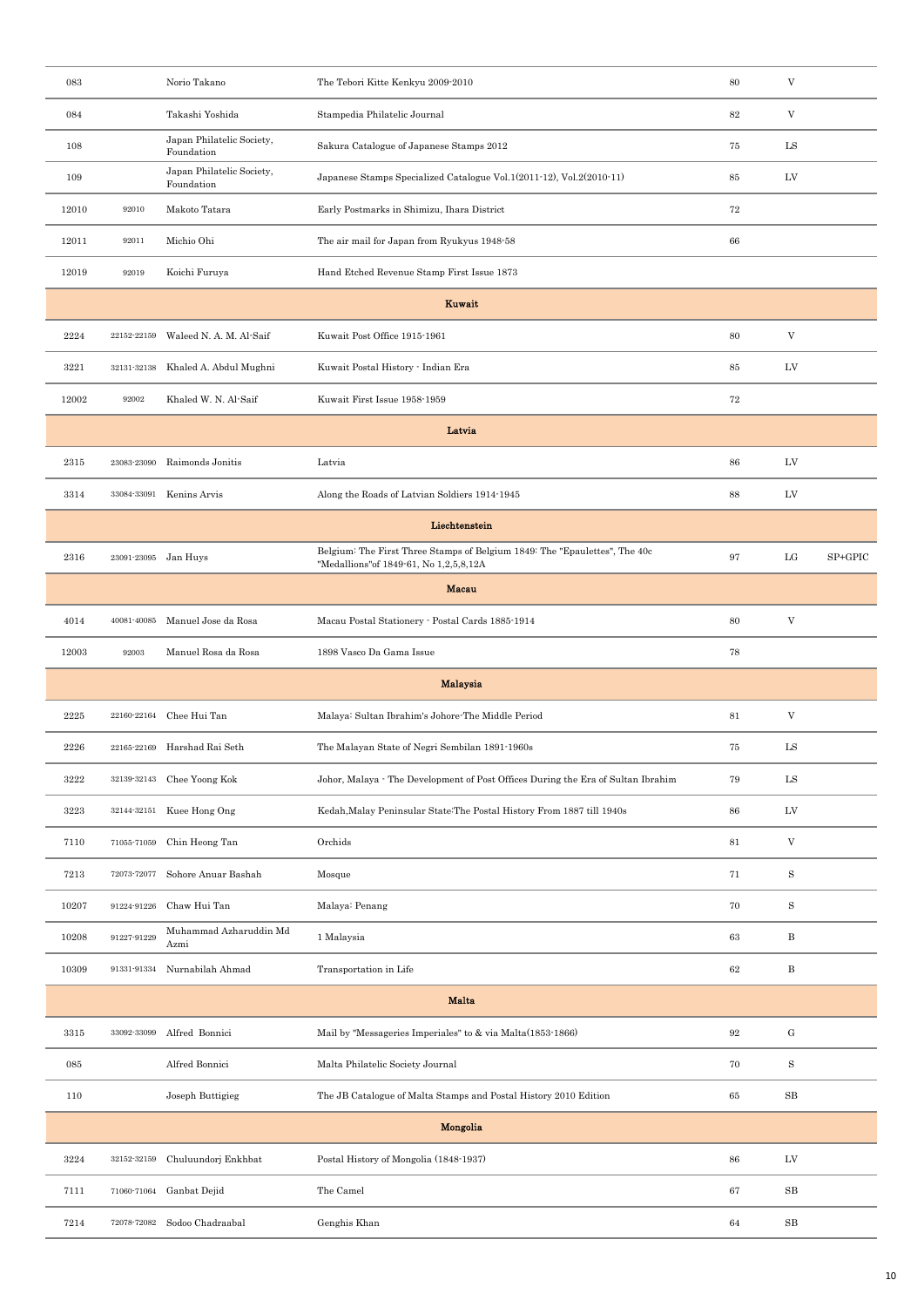| 10310 |                       | 91335-91339 Misheel Dorjkhorloo      | World National Costumes                                                                                 | 60        | $_{\rm B}$                        |            |
|-------|-----------------------|--------------------------------------|---------------------------------------------------------------------------------------------------------|-----------|-----------------------------------|------------|
|       |                       |                                      | Montenegro                                                                                              |           |                                   |            |
| 3316  | 33100-33107           | Tomo Katuric                         | Postal History of Bocca Di Cattaro 1809-1875                                                            | $\bf{92}$ | $\mathbf{G}% _{t}\left( t\right)$ |            |
| 12012 | 92012                 | Jelisaveta Katuric                   | Marine Feldpost from Austro-Hungarian Navy Ships 1914-1918                                              | 70        |                                   |            |
|       |                       |                                      | Nepal                                                                                                   |           |                                   |            |
| 2227  | 22170-22174           | Ujjal Kapoor Shrestha                | Shree Pashupati Issues of Nepal                                                                         | 78        | LS                                |            |
| 7215  | 72083-72087           | Hira Ratna Tuladhar                  | Lord Buddha and Buddhism                                                                                | 67        | $_{\rm SB}$                       |            |
| 9003  | 90014-90021           | Shyam Prasad Pradhan                 | Revenues of Nepal                                                                                       | 85        | LV                                |            |
| 036   |                       | Kaji Majhunsudandaj Raj<br>Bhandary  | A Tribute to late King Mahendra                                                                         | 65        | $_{\rm SB}$                       |            |
|       |                       |                                      | <b>New Zealand</b>                                                                                      |           |                                   |            |
| 3317  | 33108-33112 David Loe |                                      | The Postal History of the Allied Forces in Iceland in World War II                                      | 77        | ${\rm LS}$                        |            |
| 5006  |                       | 50029-50036 Barry Scott              | Imperial Airways Limited                                                                                | 91        | $\mathrm{G}$                      | ${\rm SP}$ |
| 7112  |                       | 71065-71072 Douglas South            | Our Feathered Friends                                                                                   | 88        | LV                                |            |
| 7315  | 73074-73078           | Bob Gibson                           | Reducing Risks on Our Roads                                                                             | 70        | S                                 |            |
| 7316  | 73079-73083           | Jillian Williams                     | Lighthouses                                                                                             | 72        | S                                 |            |
| 8002  | 80006-80010           | Jeanette Banfield                    | The History of, and Advances Made in Medicine                                                           | 77        | LS                                |            |
|       |                       |                                      | Norway                                                                                                  |           |                                   |            |
| 2317  | 23096-23100           | Jan Odegaard                         | Norway - Three Skilling Posthorn                                                                        | 88        | LV                                |            |
| 2318  | 23101-23105           | Wilfred Wasenden                     | Malta 1855-1949                                                                                         | 86        | LV                                |            |
| 3318  |                       | 33113-33120 Knut J. Buskum           | Norway · The skilling stamps used on postal items                                                       | 88        | LV                                |            |
| 7216  | 72088-72095           | Hallvard Slettebo                    | World Scouting                                                                                          | $95\,$    | $_{\rm LG}$                       |            |
| 10110 |                       | 91130-91133 Tord Meling              | Sheets from my collection from the Faroe islands                                                        | 75        | LS                                |            |
| 10111 |                       | 91134-91137 Trym Meling              | George Washington                                                                                       | 75        | $_{\rm LS}$                       |            |
| 037   |                       | Tore Gjelsvik                        | Jernbane Og Post Gjennom Meraker                                                                        | $73\,$    | $\mathbf S$                       |            |
| 12004 | 92004                 | Tonnes Ore                           | The Bosnian Mail Coach                                                                                  | $\bf 83$  |                                   |            |
|       |                       |                                      | Pakistan                                                                                                |           |                                   |            |
| 2228  | 22175-22179           | Salman Qureshi                       | Machine Prints of Pakistan (1947-1949)                                                                  | 77        | ${\rm LS}$                        |            |
| 3225  | 32160-32164           | Afzal Hussain Nanjee                 | A Vilayet of Constantinople - (A Study of Postal Markings)                                              | 80        | V                                 |            |
| 4015  | 40086-40090           | Iqbal Nanjee                         | Ottoman Stationery                                                                                      | 80        | $\mathbf V$                       |            |
| 12005 | 92005                 | Asghar Ghulam                        | Afghanistan Parcel Post Stamp, 1928                                                                     | 70        |                                   |            |
|       |                       |                                      | Paraguay                                                                                                |           |                                   |            |
| 2319  |                       | 23106-23110 Hugo A. Barrail          | French Modern Varieties                                                                                 |           |                                   |            |
|       |                       |                                      | Peru                                                                                                    |           |                                   |            |
| 2418  |                       | 24101-24108 Brenis Salamanca Carlos  | Peru 1858-1873, Study of the first 16 definitive stamps issued by the Peruvian Postal<br>Administration | 90        | ${\rm G}$                         |            |
| 2419  |                       | 24109-24116 Henry Marquez            | The Peruvian Security Seal for Certified Mail of 1916                                                   | 90        | $\mathrm{G}$                      |            |
| 9004  |                       | 90022-90026 Julio Cesar Ponce Lozada | El Servicio Telegrafico en el Peru                                                                      | 73        | $\mathbf S$                       |            |
|       |                       |                                      |                                                                                                         |           |                                   |            |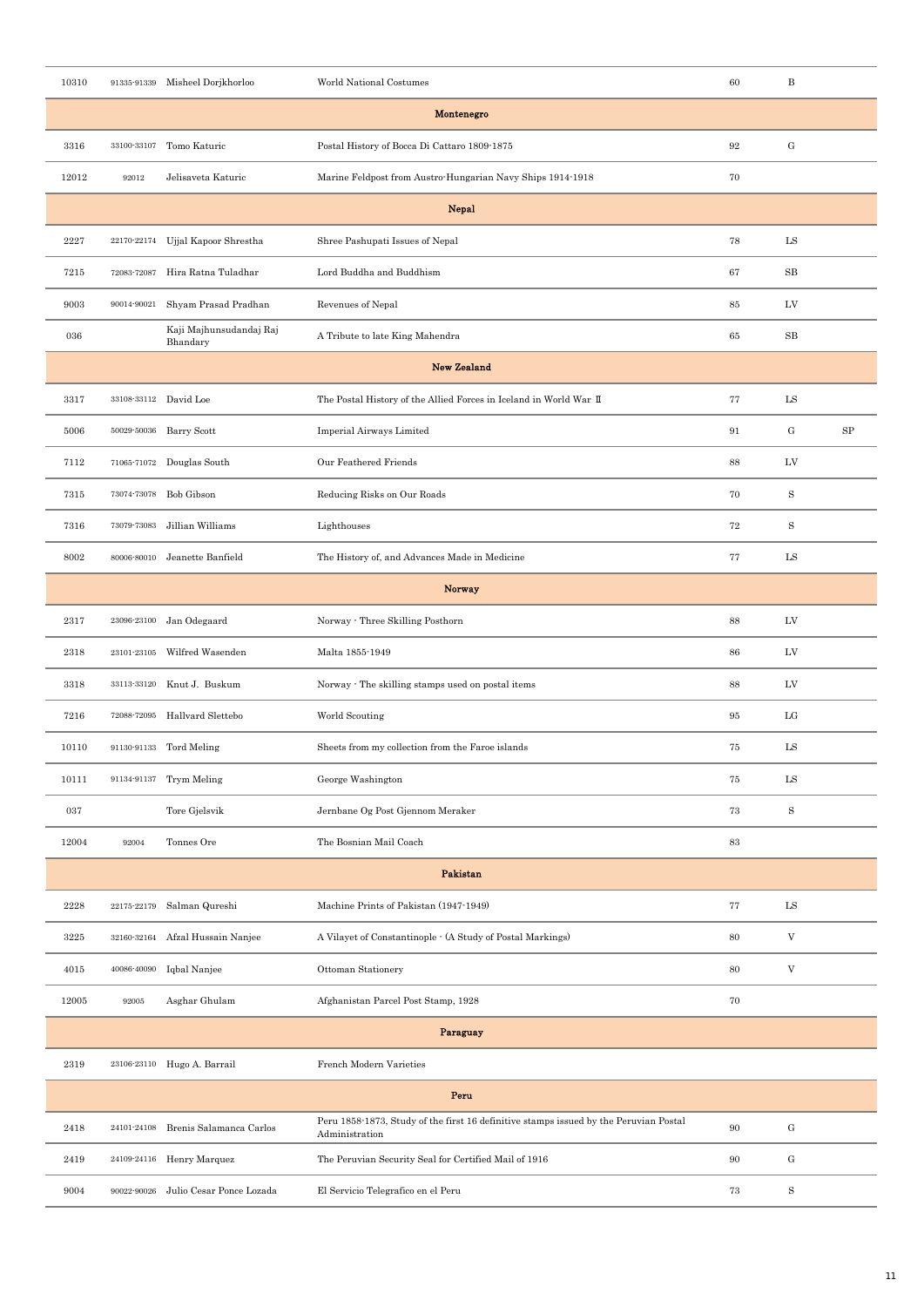| Philippines |                       |                                                          |                                                                        |        |                           |         |  |  |  |  |
|-------------|-----------------------|----------------------------------------------------------|------------------------------------------------------------------------|--------|---------------------------|---------|--|--|--|--|
| 2229        | 22180-22184           | Pio S Rodriguez                                          | Philippines under Japanese Occupation 1942-1945                        | 75     | $_{\rm LS}$               |         |  |  |  |  |
| 2230        | 22185-22189           | Roberto Jacinto                                          | Philippine Stamps Issued under Japanese Occupation 1942-1945           | 68     | SB                        |         |  |  |  |  |
| 3226        |                       | 32165-32169 Robert Tan                                   | China Pre-Philatelic Period 1778-1870                                  | 86     | LV                        |         |  |  |  |  |
|             |                       |                                                          | Poland                                                                 |        |                           |         |  |  |  |  |
| 2320        |                       | 23111-23115 Robert Puchala                               | Cracow Issue 1919                                                      | 91     | $\mathbf G$               | FEL     |  |  |  |  |
| 3319        | 33121-33128           | Marian Broniec                                           | Early postmarks of the Polish territories in the 18th and 19th century | 87     | LV                        |         |  |  |  |  |
| 4016        | 40091-40095           | Marian Kazieczko                                         | Polish Postal Envelopes 1954-1990                                      | 70     | $\rm S$                   |         |  |  |  |  |
| 10209       | 91230-91233           | MKF Club "W Klocku"                                      | Mittelpommeren                                                         | 78     | ${\rm LS}$                |         |  |  |  |  |
| 038         |                       | Jerzy Gruszczynski                                       | From Siberia to Independent Poland 1914-1921                           | 80     | V                         |         |  |  |  |  |
| 039         |                       | Johann Olchowik                                          | History of the Upper-Silesian Postal Service up until 1923             | 76     | LS                        |         |  |  |  |  |
| 040         |                       | Marek Sitarz                                             | The Beginnings of Transport in Poland Philately                        |        |                           |         |  |  |  |  |
| 086         |                       | Polish Philatelist Union,<br>Wielkopolska Regional Board | Wielkopolska Philatelic News                                           | 60     | B                         |         |  |  |  |  |
| 111         |                       | Fischer Andrzej                                          | Catalogue el Polish Stamps vol. I - II                                 | 80     | $\boldsymbol{\mathrm{V}}$ |         |  |  |  |  |
| 112         |                       | Fischer Andrzej                                          | Czeslaw Slania "Catalogue of Works"                                    | 70     | $\rm S$                   |         |  |  |  |  |
|             |                       |                                                          | Qatar                                                                  |        |                           |         |  |  |  |  |
| 3227        |                       | 32170-32174 Hamad Saud Mohd Al-Thani                     | <b>Qatar Postal History</b>                                            | 75     | LS                        |         |  |  |  |  |
| 3228        | 32175-32179           | Mardyya Wahab Hussain                                    | Bahrain Postal History                                                 | 78     | LS                        |         |  |  |  |  |
| 3229        |                       | 32180-32184 Shatha Rajab                                 | Oman Postal History                                                    | 80     | $\boldsymbol{\mathrm{V}}$ |         |  |  |  |  |
|             |                       |                                                          | <b>Republic of Korea</b>                                               |        |                           |         |  |  |  |  |
| 2231        |                       | 22190-22197 Yo-chi Kim                                   | Korea: Great Joseon and Daehan Empire (1884-1909)                      | 96     | $_{\rm LG}$               | SP+GPIC |  |  |  |  |
| 7113        |                       | 71073-71077 Kyoung-Ho Kang                               | Shells, a Fascinating World                                            | 77     | LS                        |         |  |  |  |  |
| 7114        |                       | 71078-71082 Sang Boom Ryoo                               | Stories about weather and climate                                      | 88     | LV                        | SP      |  |  |  |  |
| 7217        | 72096-72100           | Chang Han Kim                                            | Golf Round with Glory & Pleasure                                       | 70     | S                         |         |  |  |  |  |
| 7218        | 72101-72108           | Ki-Hoon Kim                                              | The History of Taste                                                   | 95     | $_{\rm LG}$               | SP      |  |  |  |  |
| 7317        | $73084\!\cdot\!73088$ | Song-Hae Oh                                              | History of the Ship                                                    | 67     | $_{\rm SB}$               |         |  |  |  |  |
|             |                       |                                                          | Romania                                                                |        |                           |         |  |  |  |  |
| 2321        | 23116-23123           | Emanoil Savoiu                                           | Romania 1872-1879                                                      | $95\,$ | $_{\rm LG}$               | SP      |  |  |  |  |
| 4017        |                       | 40096-40103 Ioan Catana                                  | Postal Stationery Romania 1870-1905                                    | 90     | $\mathbf{G}% _{0}$        |         |  |  |  |  |
| 7219        | 72109-72113           | Sorin Vasilescu                                          | Summer Olympic Games Berlin 1936                                       | 71     | $\, {\bf S}$              |         |  |  |  |  |
| 113         |                       | Calin Marinescu and Stefan<br>Vartaci                    | Revenues Stamps Used in the Romanian Postal Service                    | 80     | $\boldsymbol{\mathrm{V}}$ |         |  |  |  |  |
| 114         |                       | Mihai Cojocar                                            | Romanian revenues et cinderellas Catalogue 2011                        | 80     | $\boldsymbol{\mathrm{V}}$ |         |  |  |  |  |
| 115         |                       | Mircea Gheorghe Manole                                   | Romanian Stamps Catalogue (Vol 3) 1990-2009                            | 65     | $_{\rm SB}$               |         |  |  |  |  |
|             |                       |                                                          | Russia                                                                 |        |                           |         |  |  |  |  |
| 2322        | 23124-23131           | Akrady Sarkisyan                                         | Armenia 1919-1923                                                      | 95     | $_{\rm LG}$               | SP      |  |  |  |  |
| 3230        | 32185-32189           | Marina Mandrovskaya                                      | Turkestan 1868-1917                                                    | 81     | $\ensuremath{\mathbf{V}}$ |         |  |  |  |  |
| 3320        | 33129-33136           | Alexander Mramornov                                      | Early Russian postmarks: 1765-1815                                     | 93     | $\mathbf G$               |         |  |  |  |  |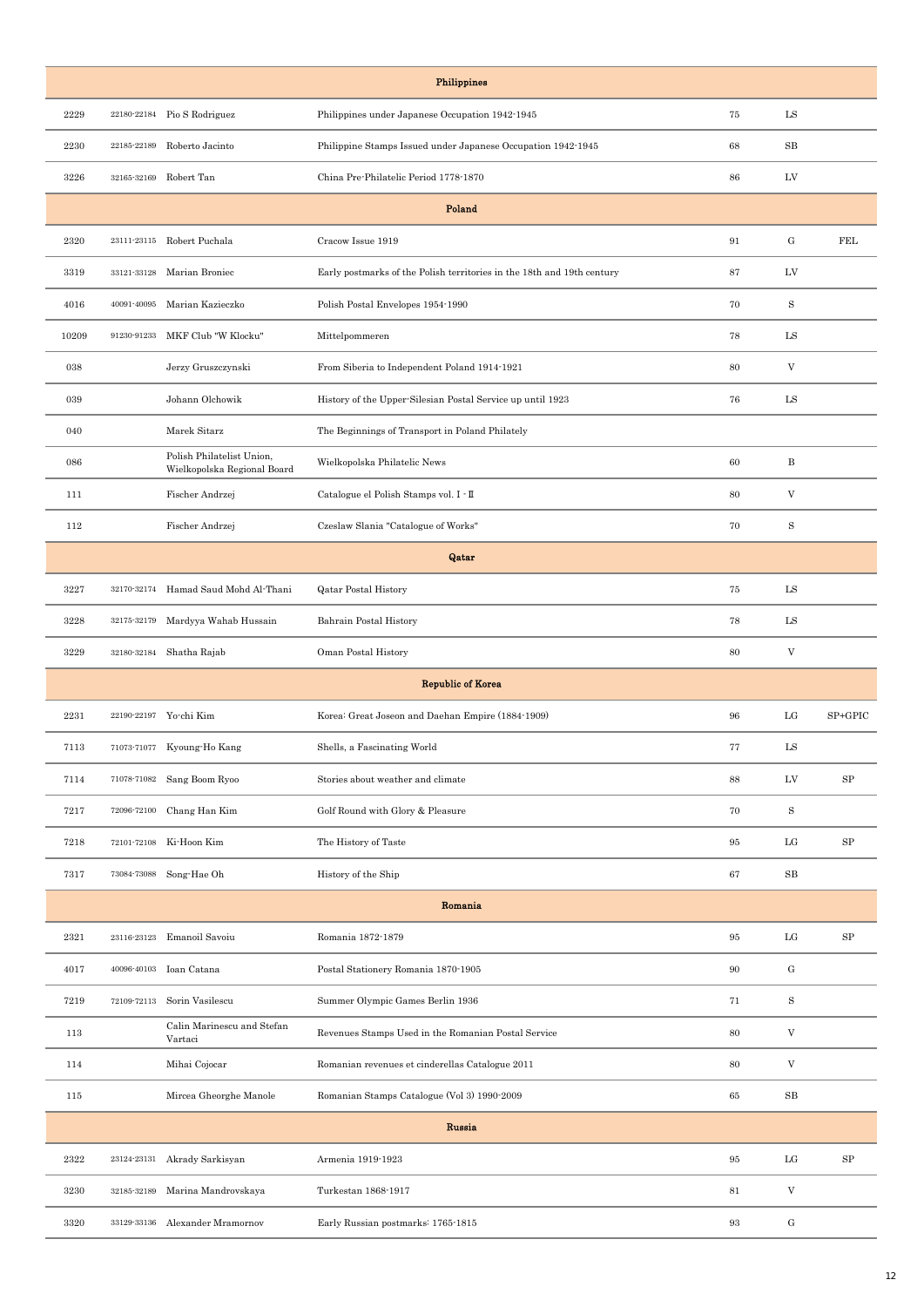| 3321             |                       | 33137-33144 Rafael Nagapetiants                | Postal History of Armenia                                                          | 90                | ${\rm G}$                 |            |
|------------------|-----------------------|------------------------------------------------|------------------------------------------------------------------------------------|-------------------|---------------------------|------------|
| 4018             |                       | 40104-10108 Alexei Strebulayev                 | Postal stationery for city post of Saint-Petersburg and Moscow                     | 91                | ${\bf G}$                 |            |
| 4019             |                       | 40109-40113 Yury Vulfson                       | The postal cards of Russia with commercial advertising                             | 76                | LS                        |            |
| 5007             |                       | 50037-50044 Konstantin Filobok                 | Air Mail RSFSR and USSR (1922-1941)                                                | $\boldsymbol{93}$ | ${\rm G}$                 | ${\rm SP}$ |
| 5008             | 50045-50049           | Leonid Tuhtyaev                                | The post of an airship "Graf Zeppelin LZ-127"                                      | 77                | LS                        |            |
| 6001             |                       | 60001-60005 Eduard Polskoy                     | Space pioneers                                                                     | 80                | $\mathbf V$               |            |
| 7115             |                       | 71083-71087 Lev Safonov                        | Polar History of Russia                                                            | $82\,$            | V                         |            |
| 7220             | 72114-72118           | Yuri Loginov                                   | Fires                                                                              | 67                | $_{\rm SB}$               |            |
| 041              |                       | Galina Chudesova                               | Petersburg in maximaphily                                                          | 68                | $_{\rm SB}$               |            |
| 042              |                       | Mihail Podvyaznikov                            | SUBMARINES and underwater vehicles on the postage stamps of the world              | 76                | $_{\rm LS}$               |            |
| 043              |                       | Union of Philatelists of Russia                | Almanac "Postal stationary and postal history" No.10-11                            | 78                | ${\rm LS}$                |            |
| 044              |                       | Union of Philatelists of Russia                | The annual book "Collector" No.46                                                  | 80                | V                         |            |
| 045              |                       | Victor Savinykh                                | My space mail                                                                      | 62                | $\, {\bf B}$              |            |
| 087              |                       | "Marka" Publishing and Trading<br>Centre, FSUE | "Philately" Magazine (2010)                                                        | 73                | S                         |            |
| 088              |                       | Andrey Strygin                                 | The world of stamps and coins -Antiquariat                                         |                   |                           |            |
| 089              |                       | Olga Ivanova                                   | The world of stamps                                                                | 66                | $_{\rm SB}$               |            |
| 090              |                       | Vladimir Novoselov                             | The world of stamps. National philatelic magazine, No.1-6, 2010                    | 73                | $\rm S$                   |            |
| 116              |                       | "Marka" Publishing and Trading<br>Centre, FSUE | Postage Stamps of the USSR. 1975-1991. Catalogue                                   | 75                | $_{\rm LS}$               |            |
| 117              |                       | "Marka" Publishing and Trading<br>Centre, FSUE | Postage Stamps of the USSR. 1961-1974. Catalogue                                   |                   |                           |            |
| 118              |                       | "Marka" Publishing and Trading<br>Centre, FSUE | Postage Stamps of the Russian Federation. 1992-2009. Catalogue                     |                   |                           |            |
| 119              |                       | Valery Zagorsky                                | Catalogue of postage stamps 1992-2010 Russian Federation                           | 71                | $\rm S$                   |            |
| 120              |                       | Valery Zagorsky                                | Catalogue of postage stamps 1857-1991 (Russian Empire, RSFSR, USSR)                | 77                | $_{\rm LS}$               |            |
| <b>Singapore</b> |                       |                                                |                                                                                    |                   |                           |            |
| 2232             | 22198-22202 Ah Ee Tan |                                                | Singapore Postage Due 1832-1924                                                    | 78                | ${\rm LS}$                |            |
| 2420             |                       | 24117-24121 Alan Au-Yong                       | The Imperial Eagles of Mexico 1864-1866                                            | 85                | ${\rm LV}$                |            |
| 2421             | 24122-24129           | Vincent Ong                                    | The Escuditos of Uruguay 1864-1866                                                 | 93                | ${\rm G}$                 |            |
| 3231             | 32190-32194           | Eng Chuan Tan                                  | Straits Settlements from Pre Stamp to 1900                                         | 90                | $\mathrm{G}$              |            |
| 091              |                       | Foong Choo Tai                                 | Youpiao Xiao Tiandi                                                                | $65\,$            | $\rm SB$                  |            |
|                  |                       |                                                | <b>Slovakia</b>                                                                    |                   |                           |            |
| 2323             | 23132-23136           | Julius Pisa                                    | 50 Years Perfin used in Czech and Slovak Territory 1898-1948                       | 81                | $\ensuremath{\mathbf{V}}$ |            |
| 7221             |                       | 72119-72123 Ivan Trancik                       | Women in Sports                                                                    | 75                | ${\rm LS}$                |            |
| 7318             | 73089-73096           | Vojtech Jankovic                               | My Life as a Bicycle                                                               | $92\,$            | $\mathrm{G}$              |            |
| 10311            | 91340-91343           | Ivana Kovalcikova                              | SLOVAKIA Since 1993                                                                | 63                | $\, {\bf B}$              |            |
| 046              |                       | Stefan Kollar                                  | The History of the Slovak postage stamp design and Slovakia / in Slovak : Historia | 67                | $_{\rm SB}$               |            |
|                  |                       |                                                |                                                                                    |                   |                           |            |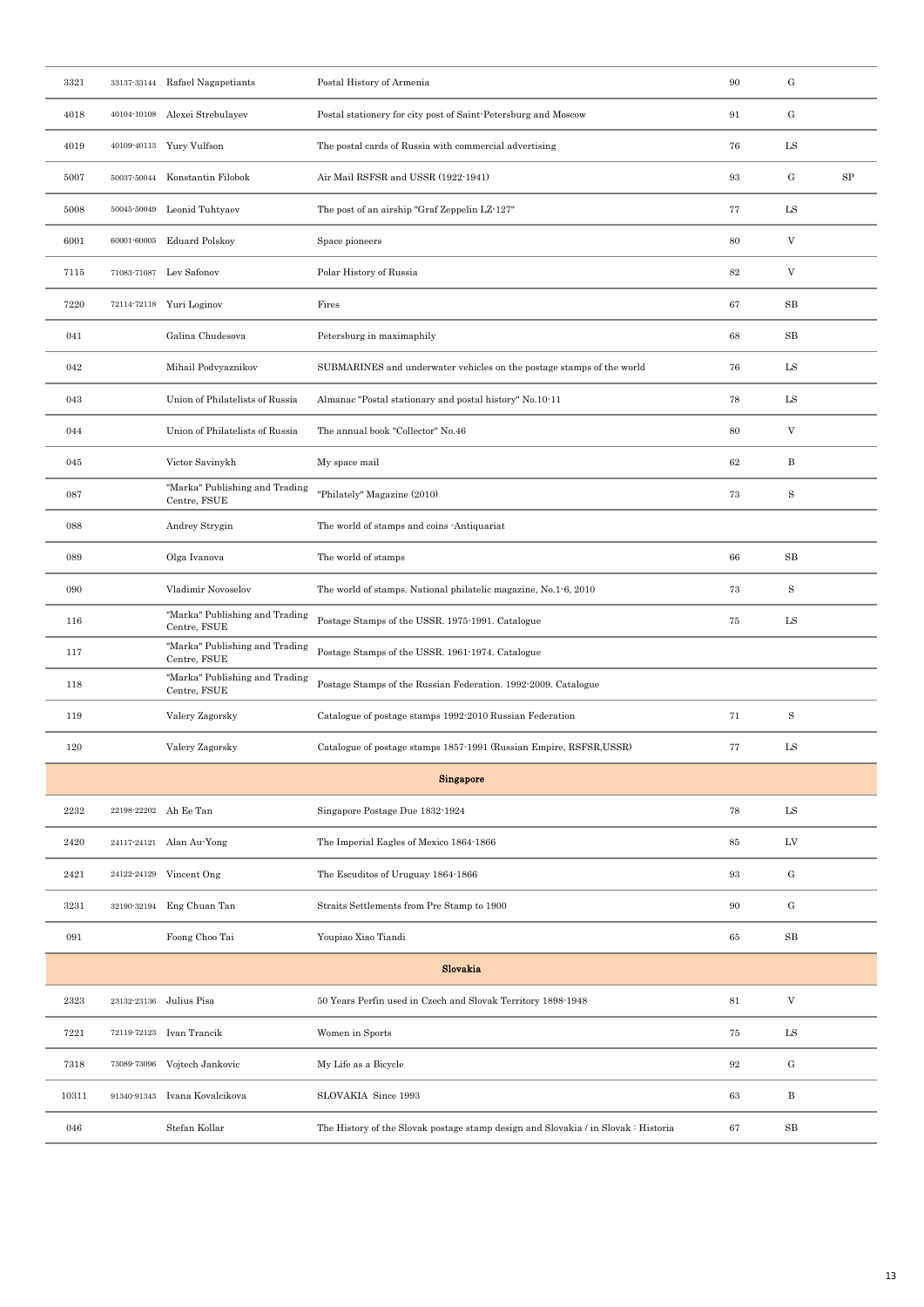| Slovenia |                      |                                                |                                                                            |        |                           |             |
|----------|----------------------|------------------------------------------------|----------------------------------------------------------------------------|--------|---------------------------|-------------|
| 2324     | 23137-23141          | Thomas Artelj                                  | Slovenia 1919-1921 "Chainbreakers"                                         | 85     | LV                        |             |
| 3322     | 33145-33149          | Branko Morencic                                | From Trieste and Istria to the Alps 1943-1954                              | 76     | LS                        |             |
| 4020     |                      | 40114-40118 Marjan Perkman                     | Postal Cards of the Kingdom of Yugoslavia 1921 to 1940                     | 72     | $\mathbf S$               |             |
| 047      |                      | Association Slovenian Philatelic               | Proceedings of the International Symposium 90 years of the Chainbreakers   | 83     | V                         |             |
| 048      |                      | Cicerov Stanislav                              | Slovenia, Postage Due Stamps 1919-1921                                     | 87     | LV                        |             |
|          |                      |                                                | <b>South Africa</b>                                                        |        |                           |             |
| 2233     | 22203-22210          | Andrew Fischer                                 | Mozambique Company ; The Decimal Period 1916-1942                          | 88     | LV                        |             |
| 2234     | 22211-22215          | Ian Alastair Matheson                          | Malaya: Trengganu                                                          | 82     | V                         |             |
| 3323     | 33150-33154          | Kussing Hurwig                                 | Germany - The Postal Rates in 1923, The Last Year of the Inflation Period. | 82     | V                         |             |
| 092      |                      | Neville Ernest Polakow                         | Aeroletter                                                                 | 70     | S                         |             |
|          |                      |                                                | <b>Spain</b>                                                               |        |                           |             |
| 2325     | 23142-23149          | Edelmiro Rua Alvarez                           | Spain War Tax. Impuesto De Guerra 1874-1879                                | 88     | LV                        |             |
| 3324     | 33155-33159          | Jose Luis Ray Barreiro                         | COREO REAL (Royal Post)                                                    | 85     | LV                        |             |
| 3325     | 33160-33167          | Gomez-Aguero Jose Pedro                        | French Intervention in Spain (1793-1828)                                   | 95     | LG                        | SP          |
| 4021     | 40119-40123          | Carlos A Rodriguez Gomez                       | Postal Stationery of Chile                                                 | 85     | LV                        |             |
| 4022     | 40124-40128          | Arturo Ferrer Zavala                           | Enteros Postales De Mexico. Principios Del Siglo XX                        | 78     | LS                        |             |
| 5009     | 50050-50054          | Eduardo Consejo                                | History of Air mail in Spain                                               | 83     | V                         |             |
| 10112    | 91138-91141          | Jose Carlos Rodriguez                          | Postal Stationery of Mexico "Serie Mulitas"                                | 85     | LV                        |             |
| 10312    | 91344-91348          | Campo Pomar Guillermo                          | V-mail - Correo De La Victoria                                             | 85     | LV                        |             |
| 049      |                      | Conrado Durantez                               | El Fuego De Olimpia (The Fire of Olympia)                                  | 70     | S                         |             |
| 050      |                      | Eugenio De Guesada                             | Estudio De Los Sellos De Telegrafos De Cuba - 1868-1896                    | 85     | LV                        |             |
| 051      |                      | Eugenio De Guesada                             | Ambrosias Postales                                                         |        |                           |             |
| 052      |                      | Eugenio De Guesada                             | La Leyenda De La Maja Desnuda                                              | 80     | $\boldsymbol{\mathrm{V}}$ |             |
| 053      |                      | Sociedad Filatelica de Madrid<br><b>SOFIMA</b> | Marcas Postales De Madrid (1850-1872)                                      |        |                           |             |
| 093      |                      | Sociedad Filatelica de Madrid<br><b>SOFIMA</b> | Espana Coleccionista                                                       | 85     | LV                        | SP          |
| 094      |                      | Andres Galaron Calvo                           | Weekly Philatelic Items in the Diario de Burgos 2009/2011                  | 65     | SB                        |             |
| 095      |                      | Union Espanola de Filatelia<br>Olimpica        | Olimpismo (Olympism)                                                       | $62\,$ | B                         |             |
| 12016    | 92016                | Jose Manuel Rodriguez                          | Spain · Postal Stationery · First Issue                                    | 84     |                           |             |
|          | <b>Sweden</b>        |                                                |                                                                            |        |                           |             |
| 1004     | 10025-10032 Jan Berg |                                                | SAMOA 1836-1895                                                            |        |                           | <b>GPHC</b> |
| 1005     | 10033-10040          | Lennart Daun                                   | Swedish Postal Stationery 1872-1897                                        |        |                           |             |
| 2326     | 23150-23157          | Roland Frahm                                   | The Coil Stamps of Sweden 1920-1936                                        | 88     | LV                        |             |
| 3232     |                      | 32195-32202 Sven Pahlman                       | Dutch East Indies : Postal Routes and Rates                                | 93     | $\mathbf G$               |             |
| 3326     |                      | 33168-33172 Kjell Nilson                       | The Swedish Mail and the War 1939-1948                                     | 83     | $\ensuremath{\mathbf{V}}$ |             |
| 3327     |                      | 33173-33177 Patrik Larsson                     | European Samples of no value from 1715 and up to GPU                       | 93     | $\mathbf G$               | SP          |
| 5010     | 50055-50059          | Janis Orbe                                     | The Airships and their Journeys 1909-1926                                  | 83     | V                         |             |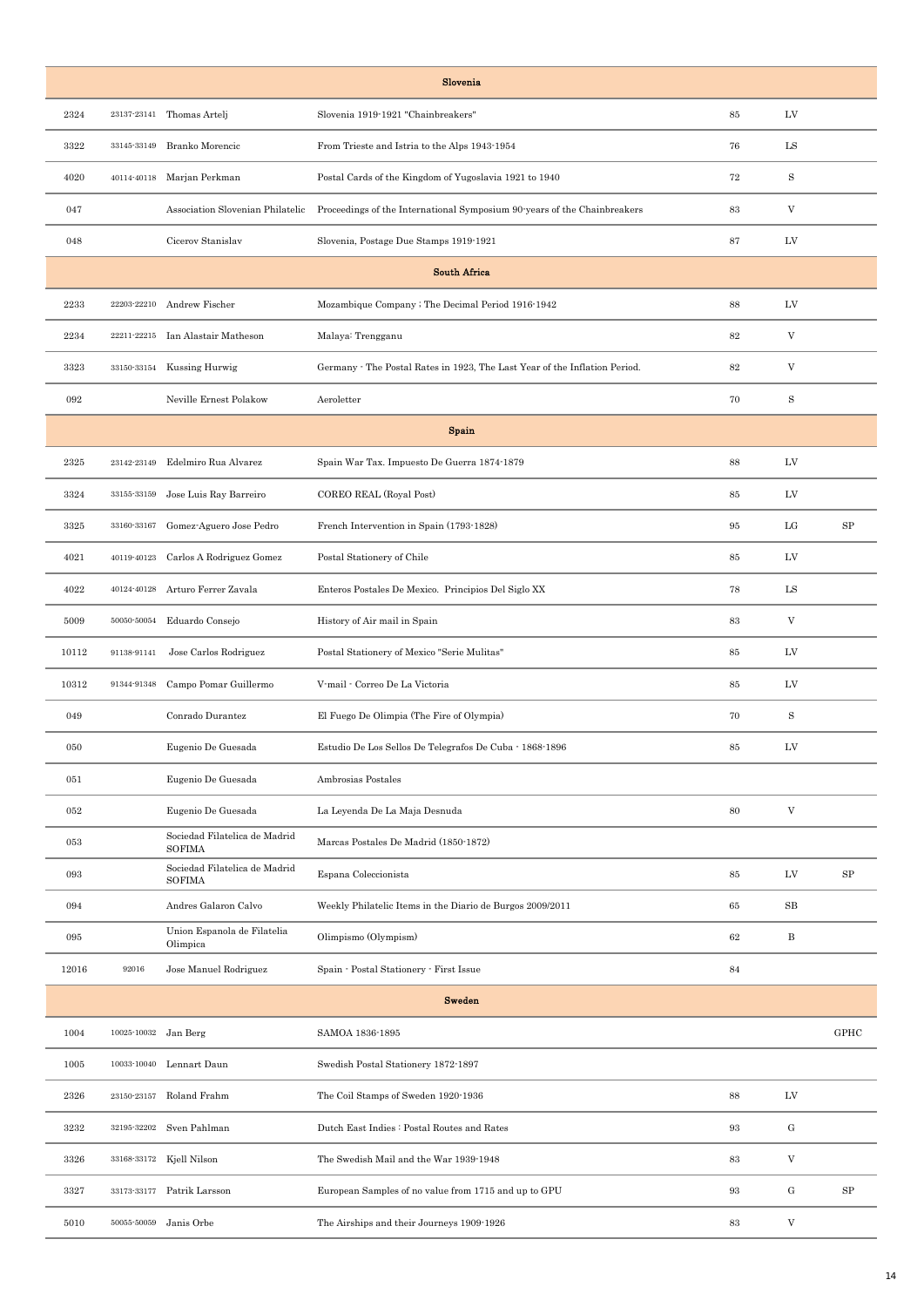| 7222  |             | 72124-72128 Lars Standell                 | Rotary - in the service of humanity                                         | 78     | $_{\rm LS}$                       |                                        |  |  |
|-------|-------------|-------------------------------------------|-----------------------------------------------------------------------------|--------|-----------------------------------|----------------------------------------|--|--|
| 10113 | 91142-91145 | Mathilda Larsson                          | In the Magic World of Harry Potter.                                         | 90     | LV                                | SP+BEST<br><b>EXHIBIT</b><br>"A" GROUP |  |  |
| 10313 | 91349-91353 | Andreas Tarnholm                          | The Postal History of Uplands Vasby and Jarfalla                            | $85\,$ | LV                                |                                        |  |  |
| 121   |             | Facit Forlag AB                           | Facit Special 2011                                                          | 85     | LV                                |                                        |  |  |
| 12013 | 92013       | Richard Bodin                             | Swedes in active service in Finland 1918-1919                               | 86     |                                   |                                        |  |  |
|       |             |                                           | Switzerland                                                                 |        |                                   |                                        |  |  |
| 2235  | 22216-22223 | Kurt E Kimmel                             | Ceylon 1857-1871                                                            | 96     | LG                                | ${\rm SP}$                             |  |  |
| 2236  | 22224-22228 | Roland Ammann                             | Belgisch Congo 1886-1942                                                    | 70     | S                                 |                                        |  |  |
| 3328  | 33178-33182 | Claude Montandon                          | Tax marks used in and for Switzerland                                       | 90     | $\mathbf{G}% _{t}\left( t\right)$ | SP                                     |  |  |
| 3329  | 33183-33190 | Georges Schild                            | The Polish army after their defeat 1939                                     | 90     | $\mathbf{G}% _{t}\left( t\right)$ |                                        |  |  |
| 3330  | 33191-33198 | Martin Gasser                             | The Postal Route Marks of Switzerland                                       | 96     | $_{\rm LG}$                       | ${\rm SP}$                             |  |  |
| 5011  | 50060-50064 | Peter Fink                                | Aerogramme World                                                            | 76     | $_{\rm LS}$                       |                                        |  |  |
| 5012  | 50065-50072 | <b>Edmond Martin</b>                      | La Poste Aerienne Suisse De 1900-1948<br>(The Swiss airmail post 1900-1948) | 90     | $\mathbf{G}% _{t}\left( t\right)$ |                                        |  |  |
| 6002  | 60006-60013 | Mario Ravasi                              | Scadta Development of Colombian Airmail                                     | 83     | V                                 |                                        |  |  |
| 7319  | 73097-73104 | Heinz Haesler                             | The marksman and "his world"                                                | 75     | LS                                |                                        |  |  |
| 054   |             | David Feldman SA                          | Great Philatelic Collections Joseph Hackmey's USA                           |        |                                   |                                        |  |  |
| 055   |             | Michele Chauvet & J. Francois<br>Brun     | Ceres 1849 David Feldman SA. Publ.                                          |        |                                   |                                        |  |  |
| 12018 | 92018       | Rene Jacobsohn                            | Argentina: The Port of Rosario                                              | 85     |                                   |                                        |  |  |
|       |             | <b>Thailand</b>                           |                                                                             |        |                                   |                                        |  |  |
|       |             |                                           |                                                                             |        |                                   |                                        |  |  |
| 2237  | 22229-22236 | Ayuth Krishnamara                         | Siam: King Rama IV And King Rama V (1837-1904)                              | 91     | $\mathbf{G}% _{t}\left( t\right)$ |                                        |  |  |
| 2238  | 22237-22244 | Ukris Utensute                            | Thailand King Bhumibol 1st-4th Definitive Issues                            | 88     | LV                                |                                        |  |  |
| 3233  | 32203-32210 | Charnchai Karnasuta                       | The Siamese Railroad Post Offices (1896-1941)                               | 85     | $\ensuremath{\text{LV}}$          |                                        |  |  |
| 096   |             | The Philatelic Association of<br>Thailand | The Philatelic Association of Thailand Journal                              | $81\,$ | $\boldsymbol{\mathrm{V}}$         |                                        |  |  |
|       |             |                                           | U.A.E                                                                       |        |                                   |                                        |  |  |
| 2239  | 22245-22252 | Fatima Nasreen                            | India Q.V. 1855-1900 The D'La Rue Issues and Usages                         | 89     | ${\rm LV}$                        | ${\rm SP}$                             |  |  |
| 3234  | 32211-32218 | Mohamed Ahmad Almurr                      | Postal History of Muscat (1868-1948)                                        | 92     | $\mathbf{G}% _{t}\left( t\right)$ |                                        |  |  |
| 4023  | 40129-40133 | Abdul Rahman Ali                          | India: Asoka Stationery                                                     | 60     | $\, {\bf B}$                      |                                        |  |  |
| 7223  | 72129-72133 | Abdulla Bin Jasim Al Muttaire             | Story of Medicine                                                           | 65     | $_{\rm SB}$                       |                                        |  |  |
| 10210 | 91234-91238 | Nasser Bin Ahmad Al Serkal                | Sharjah Postal History                                                      | 83     | V                                 | SP+BEST<br><b>EXHIBIT</b><br>"B" GROUP |  |  |
|       |             |                                           | <b>U.S.A.</b>                                                               |        |                                   |                                        |  |  |
| 2422  |             | 24130-24137 Marc Gonzales                 | Mexico - The Provisional Period of 1867-68                                  | $92\,$ | ${\rm G}$                         |                                        |  |  |
| 2423  | 24138-24142 | William Gross                             | The Five and Ten Cent 1847 Issues-America's First Postage Stamps            | 96     | LG                                | SP                                     |  |  |
| 3407  | 34043-34050 | Armando Grassi                            | United States External Mail Routes 1854-75                                  | 95     | $_{\rm LG}$                       | ${\rm SP}$                             |  |  |
| 3408  |             | 34051-34058 Lester Lanphear III           | United States Penalty Clause Mail, The Classic Period                       | $92\,$ | $\mathbf{G}% _{t}\left( t\right)$ | FEL                                    |  |  |
| 3409  |             | 34059-34066 Roger Brody                   | Series 1902-United States Post Office enters the 20th Century               | 90     | $\mathbf{G}% _{t}\left( t\right)$ |                                        |  |  |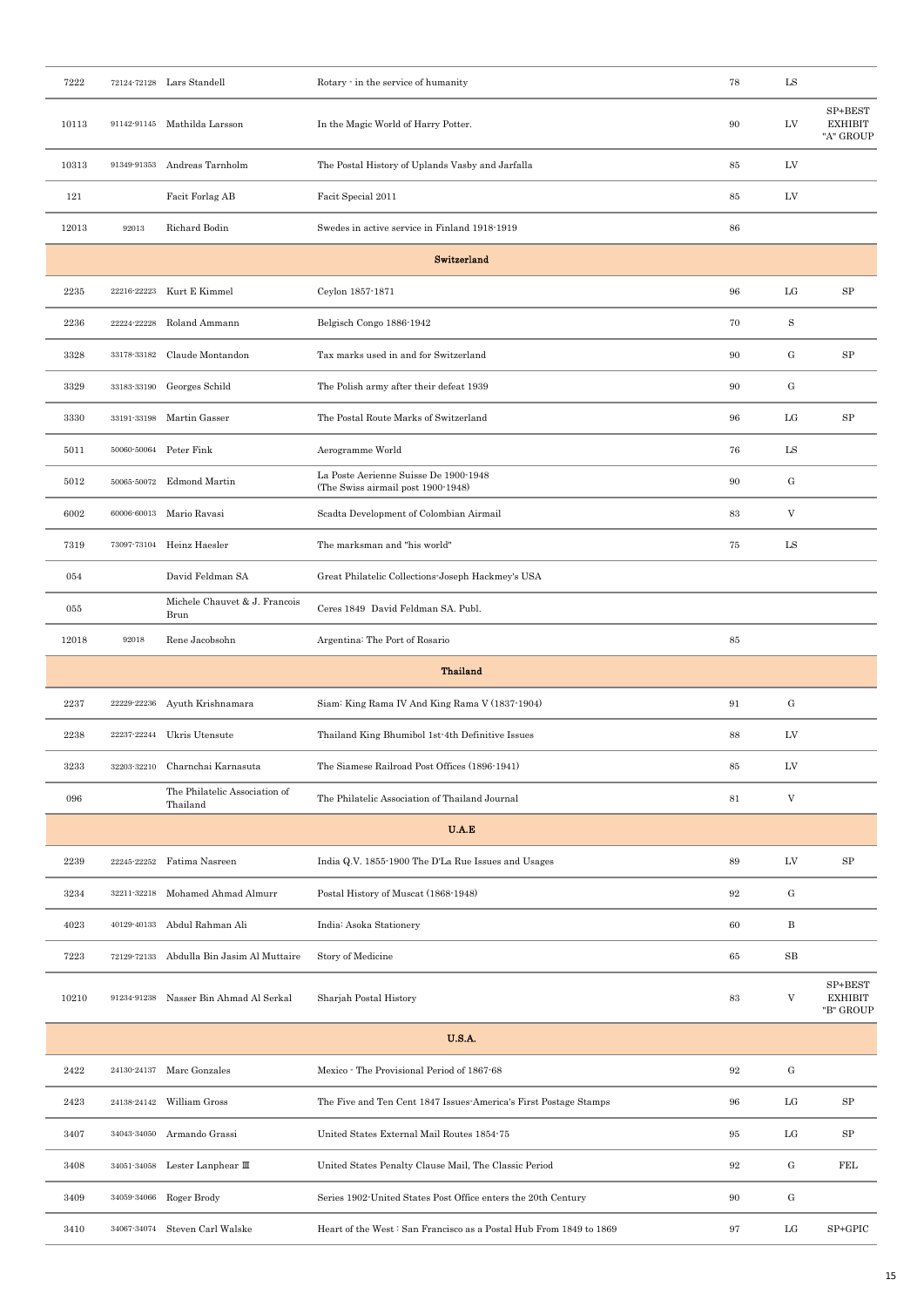| 3411  |             | 34075-34082 Wade E.Saadi       | Evolution of U.S Cancels Struck on Stamps 1851-1868                                                              | 91     | ${\rm G}$                         |            |
|-------|-------------|--------------------------------|------------------------------------------------------------------------------------------------------------------|--------|-----------------------------------|------------|
| 3412  |             | 34083-34087 William T Averbeck | The Small Queen Era: 1870-1897 A Study of Rates, Regulatuions & Uses.                                            | 87     | LV                                |            |
| 4024  | 40134-40138 | Claire R. Nutik-Nogid          | Postal Stationery of the Palestine Mandate                                                                       | 73     | $\rm S$                           |            |
| 4025  | 40139-40143 | Darrell R. Ertzberger          | British Honduras Postal Stationery                                                                               | 83     | V                                 |            |
| 4026  | 40144-40151 | Harlan F. Stone                | Switzerland's Stamp-Imprinted Envelopes: Federal Issues of 1867-1886                                             | 93     | $\mathbf{G}% _{t}\left( t\right)$ |            |
| 4027  | 40152-40159 | Stephen Schumann               | New Zealand Postal Stationery 1876-1940                                                                          | 95     | LG                                | SP         |
| 5013  |             | 50073-50077 Andrew McFarlane   | The 1928 U.S. Beacon Airmail                                                                                     | $82\,$ | V                                 |            |
| 5014  | 50078-50085 | Terry Kupiec-Weglinski         | The Airmail in Poland (1918-1939)                                                                                | 92     | $\mathbf{G}% _{t}\left( t\right)$ | SP         |
| 7224  | 72134-72138 | Conrad Klinkner                | Games of the Xth Olympiad, Los Angeles - 1932                                                                    | 75     | LS                                |            |
| 9005  | 90027-90031 | Valentins Dabols               | Fiscal Stamps of Latvia, 1918-1945                                                                               | 83     | V                                 |            |
| 10314 | 91354-91358 | Dzintars Grinfelds             | The "3-Star" Coat of Arms Issues of Latvia: 1921-1933                                                            | 80     | V                                 |            |
| 056   |             | Richard T Hall                 | Philately of Switzerland - An Introductory Handbook                                                              | 75     | LS                                |            |
| 057   |             | Cecil H Uyehara                | The Japanese Furusato Stamp Program, 1989-2007                                                                   | 70     | $\rm S$                           |            |
| 058   |             | Charles Swenson                | Japanese Post Offices using the Maruichi Postmark 1888-1909                                                      | 76     | S                                 |            |
| 059   |             | Charles John Lablonde          | Swiss Post International Activity in Italy - The Baveno Story                                                    | 62     | B                                 |            |
| 060   |             | Peter C. Jeannopoulos          | Haiti's 1902 Provisional Issue                                                                                   | 76     | LS                                |            |
| 097   |             | David Wolfersberger            | The New CartoPhilatelist                                                                                         | 66     | $_{\rm SB}$                       |            |
| 12006 | 92006       | Peter Jeannopoulos             | Haiti's Centenial Issue of 1903                                                                                  | 82     |                                   |            |
|       |             |                                | <b>Ukraine</b>                                                                                                   |        |                                   |            |
| 1006  | 10041-10048 | Dmitriy Nikitin                | From History of Zemstvo Post of Russia                                                                           |        |                                   |            |
| 2327  | 23158-23165 | Dmitriy Frenkel                | Air Mail Stamps of RSFSR and USSR. 1923-1940                                                                     | 93     | ${\rm G}$                         | <b>FEL</b> |
| 2328  |             | 23166-23173 Vitaliy Katsman    | Zemstvo Postage Stamps of Kharkov Province                                                                       | 91     | $\mathbf{G}% _{t}\left( t\right)$ |            |
| 061   |             | Olexandr Popovich              | Khust on Postmarks 1839-2010                                                                                     | 63     | $\, {\bf B}$                      |            |
| 122   |             | Oleksandr Nikitin              | Catalogue - Price Book "Shells and Mollusks"                                                                     | 67     | $_{\rm SB}$                       |            |
| 12017 | 92017       | Dmitry Frenkel                 | First Commercial Mail Service Aviation on a Route Moscow - Smolensk - Kaunas -<br>Koenigsberg · Berlin 1922-1923 | $92\,$ |                                   |            |
|       |             |                                | <b>United Kingdom</b>                                                                                            |        |                                   |            |
| 2424  |             | 24143-24150 Alan Anyon         | Provisional Issues of Colombia                                                                                   | 91     | ${\rm G}$                         |            |
| 3235  | 32219-32223 | Jan Simons                     | Roman Lettering Postmarks of Japanese Post Offices in Manchuria                                                  | 79     | ${\rm LS}$                        |            |
| 3236  | 32224-32231 | Kenneth G. Clark               | Military Related Mail of Korea 1894-1911                                                                         | 85     | ${\rm LV}$                        |            |
| 3331  | 33199-33203 | Margaret Isabel Morris         | Astronomical Communication in the 19th Century                                                                   | 87     | LV                                |            |
| 4028  | 40160-40167 | Alan Holyoake                  | The Evolution and Usage of the Mulready Envelopes and Letter Sheets                                              | 97     | $_{\rm LG}$                       | SP         |
| 4029  | 40168-40172 | Keith D Hanman                 | Sierra Leone Postal Stationery 1880-1921                                                                         | 90     | ${\rm G}$                         |            |
| 5015  | 50086-50090 | John D. C. Sussex              | Internal Australian Airmail Service                                                                              | 81     | V                                 |            |
| 9006  | 90032-90036 | Francis Podger                 | Stamps Issued and used in Singapore for Revenue Purposes 1826-KGV                                                | 91     | ${\rm G}$                         |            |
| 062   |             | <b>BWISC</b>                   | Trinidad-A Philatelic History to 1913                                                                            | 90     | ${\rm G}$                         |            |
| 063   |             | Clive Akerman                  | Philatelic Literature Offered by HH Sales 1987-2007                                                              | 75     | $_{\rm LS}$                       |            |
| 064   |             | Frank Leslie Walton            | The Postal History of Mongolia 1841-1941                                                                         | 96     | LG                                | SP         |
|       |             |                                |                                                                                                                  |        |                                   |            |